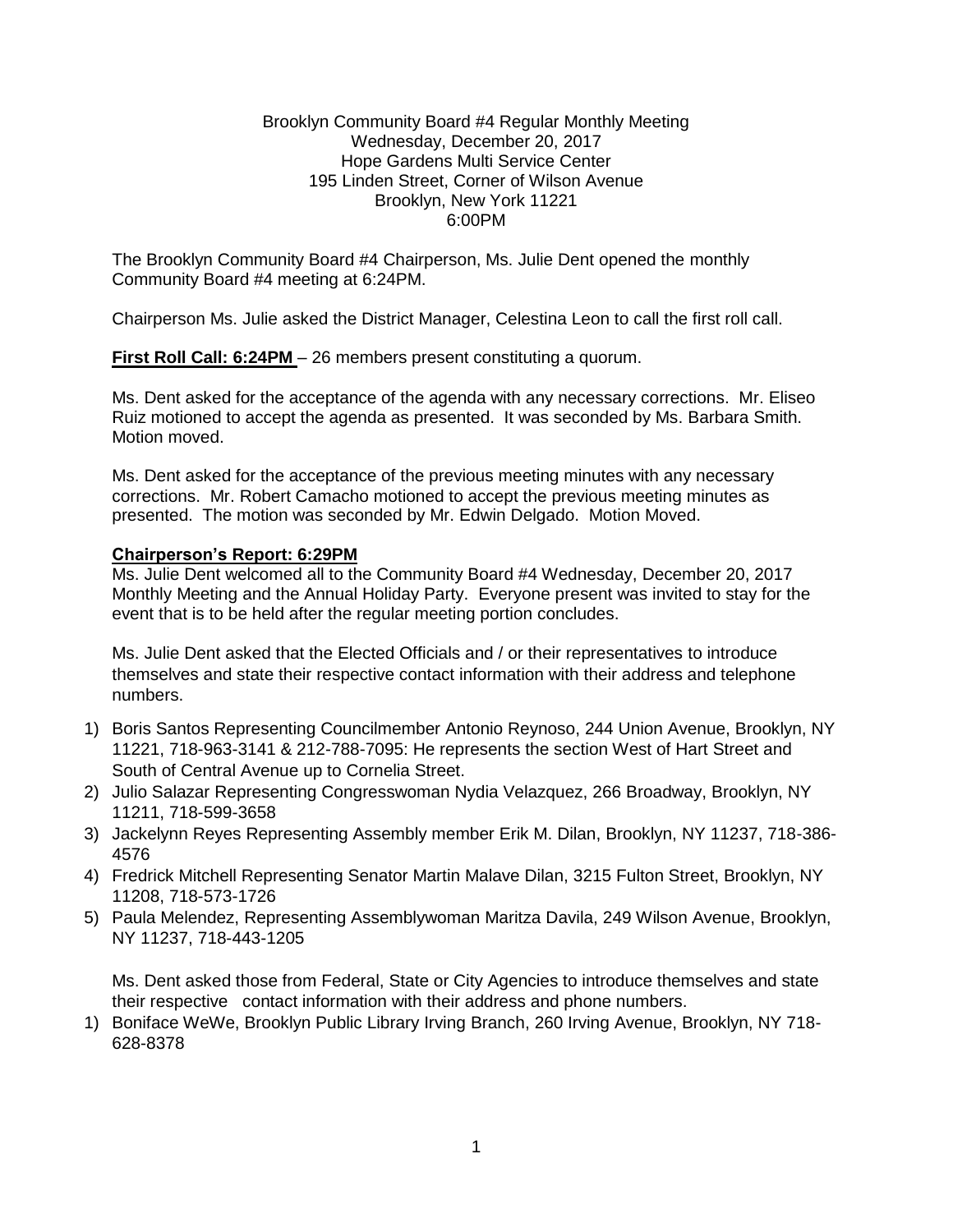• The Chairperson attached updates from the MTA regarding the impending L train shutdown and the plans for alternative services. Hurricane Sandy severely damaged the tunnels and the MTA has no alternative other than shutting down the L train tunnel for 15 months. Street work is already on the way on Bedford Avenue and  $14<sup>th</sup>$  Street lines. Repairs are being broken down into four (4) zones. For example: Bushwick to Canarsie, Williamsburg to Bushwick, East Williamsburg to Manhattan and the Manhattan side itself.

Information provided by the New York City Transit Authority will continues to be shared as soon as they become available.

Ms. Dent personally thanked Community Board #4 staff member Mr. Willie Morales for listening to the MTA conference call and for putting the report together.

- Shape Up NYC is a free citywide fitness program run by NYC Parks, in partnership with NYC Service and Empire Blue Cross Blue Shield, that targets neighborhoods with high rates of obesity and obesity related diseases. Shape Up NYC is looking for new sites to host fitness classes in Brooklyn! Do you know of any community partners that may be willing to host a free weekly fitness class? Please put me in touch with them. The only requirements are: a) Class must be free and open to the public. b) Have a clean room that is ready to hold 20-25 people. c) Willingness to assist with light class promotion. d) A stereo, iPod/iPhone dock, or CD player to be used for 1 hour each week.
- The Department of Sanitation is hiring Emergency Snow Laborers. Register with the DSNY weekdays between 7am and 3pm, at one of their locations. The nearest locations are 525 Johnson Avenue or 1755 Atlantic Avenue. Snow laborers will earn \$15 per hour, and \$22.50 per hour after 40 hours are worked in a week. Snow laborers must be: At least 18 years of age, eligible to work in the U.S., and capable of performing heavy physical labor. You can also visit [www.nyc.gov/dsny](http://www.nyc.gov/dsny) for more information.
- Have you heard about Neighborhood Rat Reduction in Brooklyn? Neighborhood Rat Reduction program aims to remove rats from Bedford Stuyvesant, Bushwick and other targeted areas in the city by dramatically reducing food sources and places rats can live. Rats only need an ounce of food a day to survive, rarely travel more than a few blocks, and have an average lifespan of a year. This means that if food sources are dramatically reduced in a concentrated area, a burrow's population can decline significantly. The City has seen 90% reductions using methods in the past and the de Blasio administration is seeking to expand this success to large swaths of the city. Since rats thrive in open space and areas with heavy foot traffic, like parks and apartment complexes with lots of open space the City is tapping the Department of Parks, Sanitation and NYCHA to join the Department of Health in its anti-rat work.
- On Monday, December 18, 2017 Ms. Dent attended the Street Co-naming Ceremony to commemorate and honor A. Chineda Carter for all that she accomplished for Bushwick. Her cousin, Jerry Carter along with several other family members were able to attend and take part in the ceremony. Chairperson Julie Dent was joined by board members, Barbara Smith, Elvena Davis, Robert Camacho, Mary McClellan, Virgie Jones, Joshua Brown, as well as the District Manager, Celestina Leon. Ms. Dent thanked all those that attended for coming and paying tribute to a neighborhood hero. A special thanks went to Barbara Smith for her assistance in securing the Muster room at the 83<sup>rd</sup> Precinct, as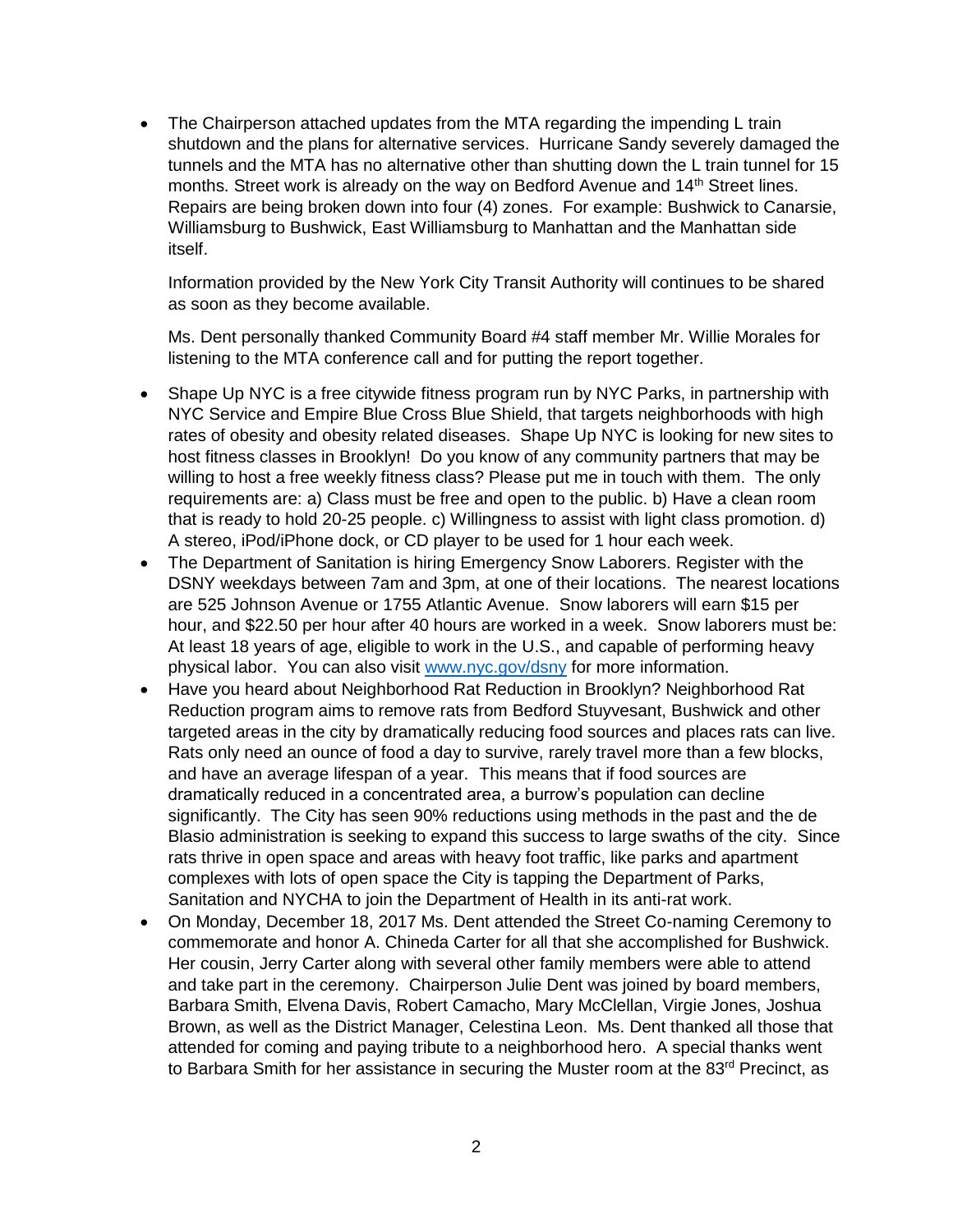well as, coordinating the light lunch of soup and salad that was provided by Celeste Leon and Julie Dent.

- Attended the Celebration and Farewell of Deputy Borough President Diana Reyna on Tuesday, December 19, 2017 at Brooklyn Borough Hall. It was a well-attended, beautiful event and everyone had a wonderful time. Many community leaders and elected officials were present including Brooklyn Borough President Eric L. Adams. Everyone bid the Deputy Borough President farewell and best wishes on her next endeavor. She is a lovely, caring person and she will make a mark no matter where she goes!!!
- Ms. Dent wished everyone a happy holidays and the very best in the New Year. She ended her report by saying, "See you all in 2018!

## **District Manager's Report: 6:40PM**

Greetings to all from the District Manager, Ms. Celestina Leon and her staff. She stated that she hope everyone is enjoying the holiday season so far. This is the time of the year that is customary to show appreciation to others and typically reflect on the year that is soon ending.

This month I have heard from current and former board members about someone that I did not personally have the opportunity to know, yet has certainly left a mark on Bushwick, all those she met, and has strengthened my own resolve through hearing about her experiences. She is Ms. A. Chineda Carter.

Chineda, as she preferred to be called, was a pioneer, a trailblazer, and a true community advocate. It was through her determination and ability to work with and within communities that Hope Gardens and the 83<sup>rd</sup> Precinct exist as we know them today.

## Meetings Attended:

## Friday, November 17, 2017

Wyckoff Medical Center Positive Health Management Community Advisory Board (CAB) Meeting: I was invited by Maggie Mangual to speak at the CAB meeting to introduce myself and share more about the Community Board's role in the community. The meeting was well attended. There were also presentations from various medical professional and updates from the Positive Health Management Team.

LIFE Audrey Johnson Learning Center's Annual Thanksgiving Luncheon: I joined our Chairperson, Ms. Julie Dent along with fellow board members, elected official representatives and other community leaders for a timely program and wonderful meal.

## Tuesday, November 21, 2017

Attended Council Member Reynoso Thank you Luncheon: Council Member Reynoso invited community leaders and advocates to join him for a lunch to show his appreciation for all their efforts in his district. Chairperson Julie Dent and Willie Morales from the Community Board office also attended.

Wednesday, November 22, 2017: Building Bridges for Small Businesses Event at Wyckoff Medical Center: Invited by the Office of Administrative Trails and Hearings to join our Deputy Borough President Diana Reyna along with other city agency liaisons for a small business panel. Merchants, primarily from Wyckoff Avenue, attended and shared their concerns about the various violations they have encountered. One business owner also shared that they had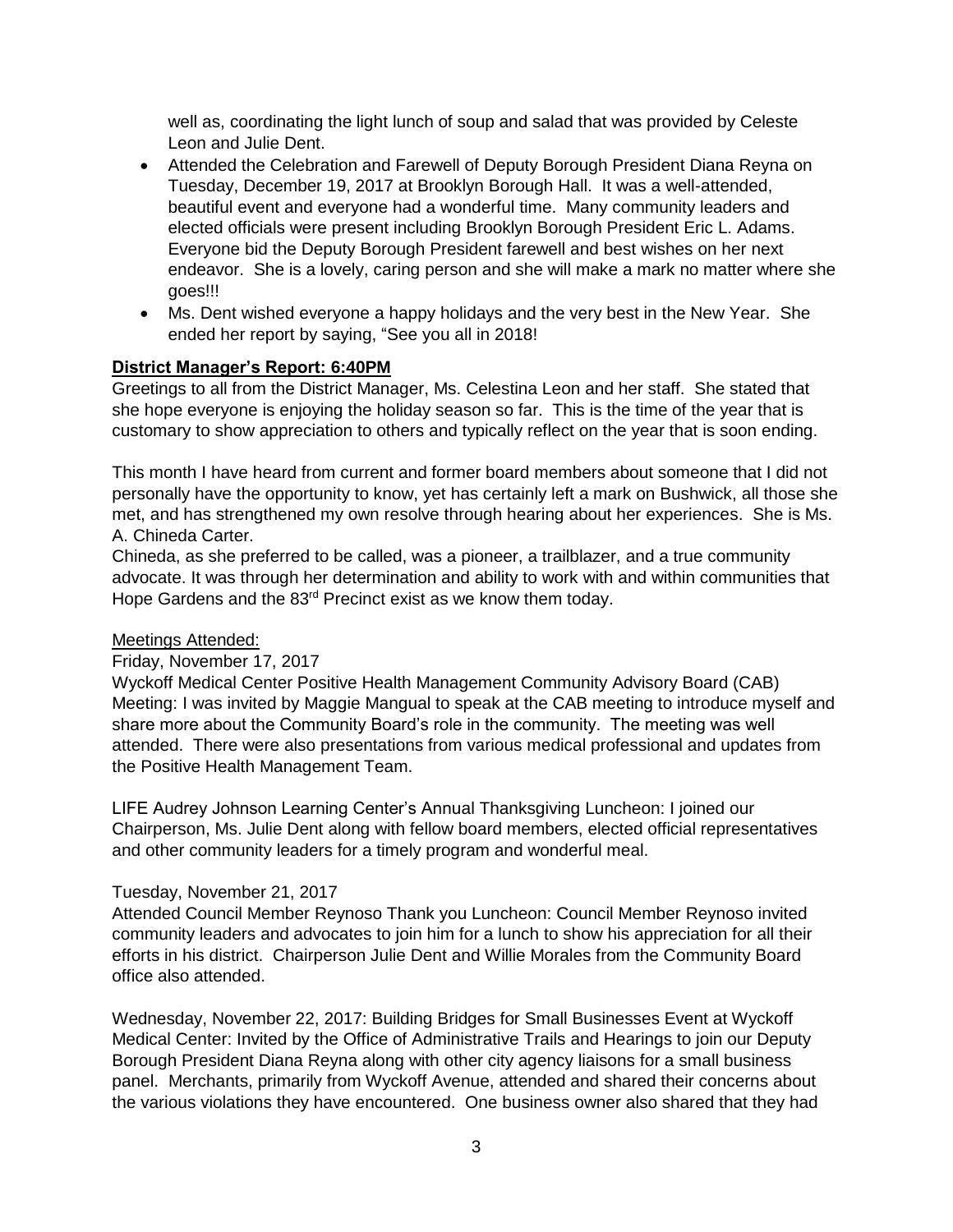been approached by an individual impersonating a FDNY employee, advising them to purchase a fire extinguisher to avoid receiving a violation. The FDNY was clear that they do not send any representatives to sell fire extinguishers and urged business owners to report these types of encounters.

Tuesday, November 28, 2017: Hosted the Housing and Land Use (HLU) Committee meeting

Wednesday, November 29, 2017:

Call with Kethia (Kat) Joseph from Small Business Services: Spoke with Kat in reference to the next steps for the recent Community District Needs Assessment findings for Knickerbocker Avenue and Myrtle Avenue, as they recently presented to the Economic Development Committee.

Thursday, November 30, 2017:

Bushwick Community Plan Open Space Subcommittee Meeting: Joined Parks and Recreation Chairperson Mr. Robert Camacho along with other open space subcommittee members at the El Puente Bushwick leadership Center to continue discussing the proposed draft open space recommendations.

Monday, December 4, 2017: Hosted the Health/Hospital/Human Services and Senior Citizens/Veterans Committee (HHHSV) Meeting

Wednesday, December 6, 2017:

Meeting with Council Member Antonio Reynoso at the Community Board 4 office: I was joined by the Chairperson Ms. Julie Dent at a meeting about the concerns regarding the livestreaming service he has funded to cover Community Board 4 regular monthly meetings, which primarily consist of equipment breakdown times. The Council Member was glad that we made him aware of our concerns and he let us know that we have his support in working to improve the service.

Hosted Executive Committee (EXE) Meeting

Thursday, December 7, 2017: Hosted the EPTS Committee Meeting

Friday, December 8, 2017:

Brighten Broadway Meeting: Was invited to attend a meeting to listen in and provide feedback on updates for the Brighten Broadway project. The project began in 2015 with Ms. Garcia's government class at EBC High School.

Saturday, December 9, 2017: Bushwick Food Coop Winter Bash

Monday, December 11, 2017: Mayor de Blasio's Holiday Reception for Community Boards at Gracie Mansion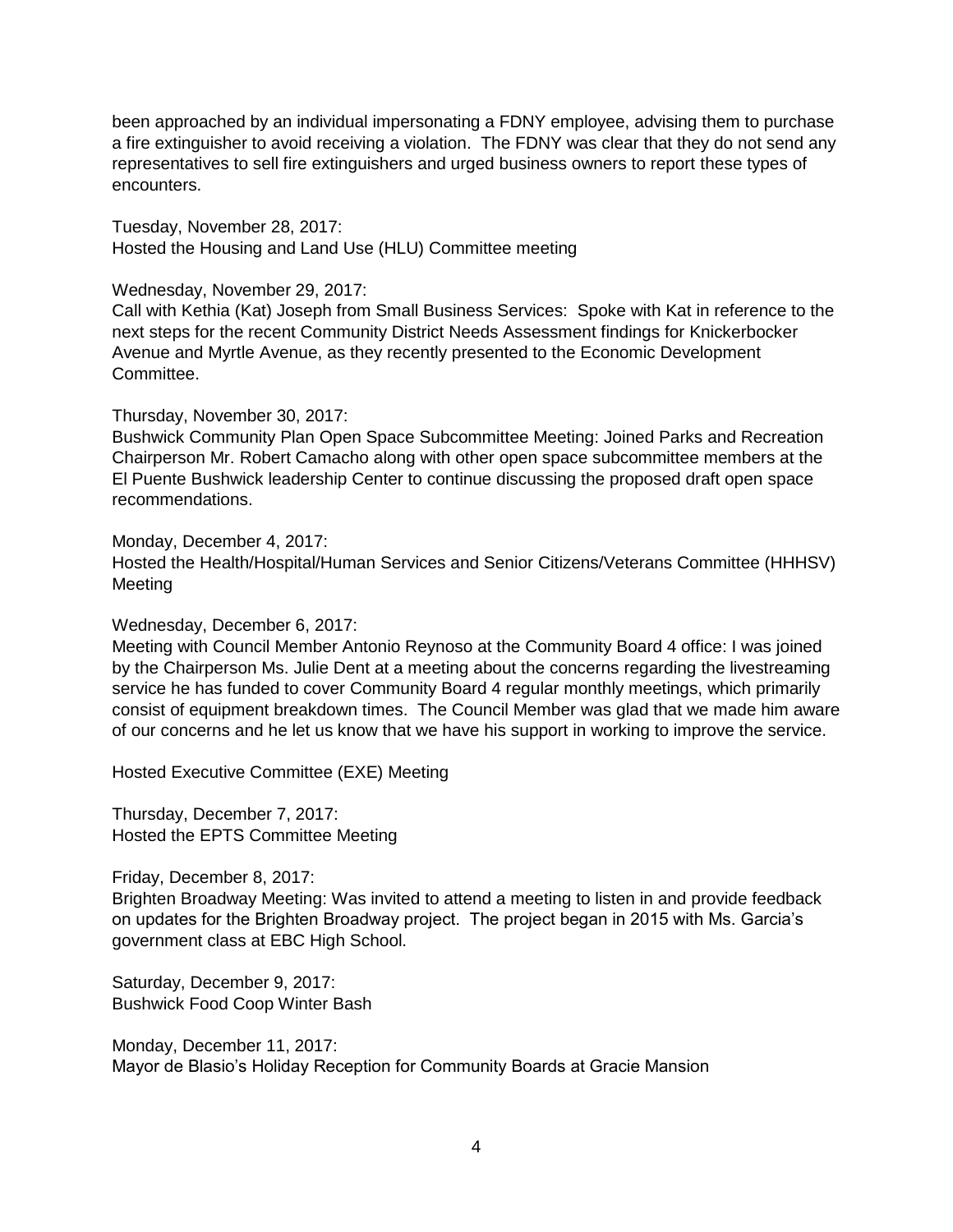### Tuesday, December 12, 2017:

Borough Service Cabinet Meeting at Borough Hall: Joined fellow District Manager at the monthly Borough Service cabinet Meeting. We heard a report back from the USPS in reference to postal concerns across the borough. National Grid also provided information on their new Leave on for Landlord program. There was also a presentation on Y-Plan, a classroom approach to resolving neighborhood issues.

#### Hosted the YEC Meeting

Bushwick Community Plan Joint Subcommittee meeting at the Gates Garden Senior Residence (1349 Gates Avenue): Joined various subcommittee members, agency liaisons, elected official representatives along with technical assistance providers from Hester Street Collaborative to begin the conversation on the culminating Bushwick Community Plan.

Wednesday, December 13, 2017:

District Service Cabinet Meeting: Hosted the bi-monthly meeting. I listened to updates from the Office of Emergency Management, Con Edison, FDNY, Dept. of Transportation, Congresswoman Velazquez's office and the Department of Buildings. The next meeting is February 14, 2017 at 10:30AM.

Thursday, December 11, 2017: Hosted the CRC Meeting

Hosted the PRC Meeting

### Saturday, December 16, 2017:

Irving Square Park Winter Celebration: Another successful event for the Friends of Irving Square Park with the help of the Office of Council Member Espinal. Joined by the Chairperson, Ms. Julie Dent, Parks and Recreation Co-Chairperson, Mr. Robert Camacho and Environmental Protection/Transportation/Sanitation Co-Chair Mr. Eliseo Ruiz. Those in attendance enjoyed seasonal refreshments, performances and taking photos with Santa.

Monday, December 18, 2017: Street Co-naming Ceremony for A. Chineda Carter

Tuesday, December 19, 2017: Brooklyn's Farewell Celebration for Deputy Borough President Diana Reyna

Additional Information:

St. Nicks Alliance Workforce Development is looking for participants that are interested in free training with assistance in employment. They have an array of programs for ages 18 to 24 and 25 and up. For those who interested please call 718-302-2057 ext. 435. The program starts in January and you have until the end of December to sign up.

The Brooklyn Transition & College Access Center (TCAC) is hosting a workshop on Summer Fun by Gary Shulman on Tuesday, January 9, 2018 from 9:30AM to 12:30PM. The workshop is intended for parents, guardians and professionals. The workshop is taking place at 1700 Fulton Street, room G170, Brooklyn, NY 11213. [Bklyncac@Schools.nyc.gov](mailto:Bklyncac@Schools.nyc.gov)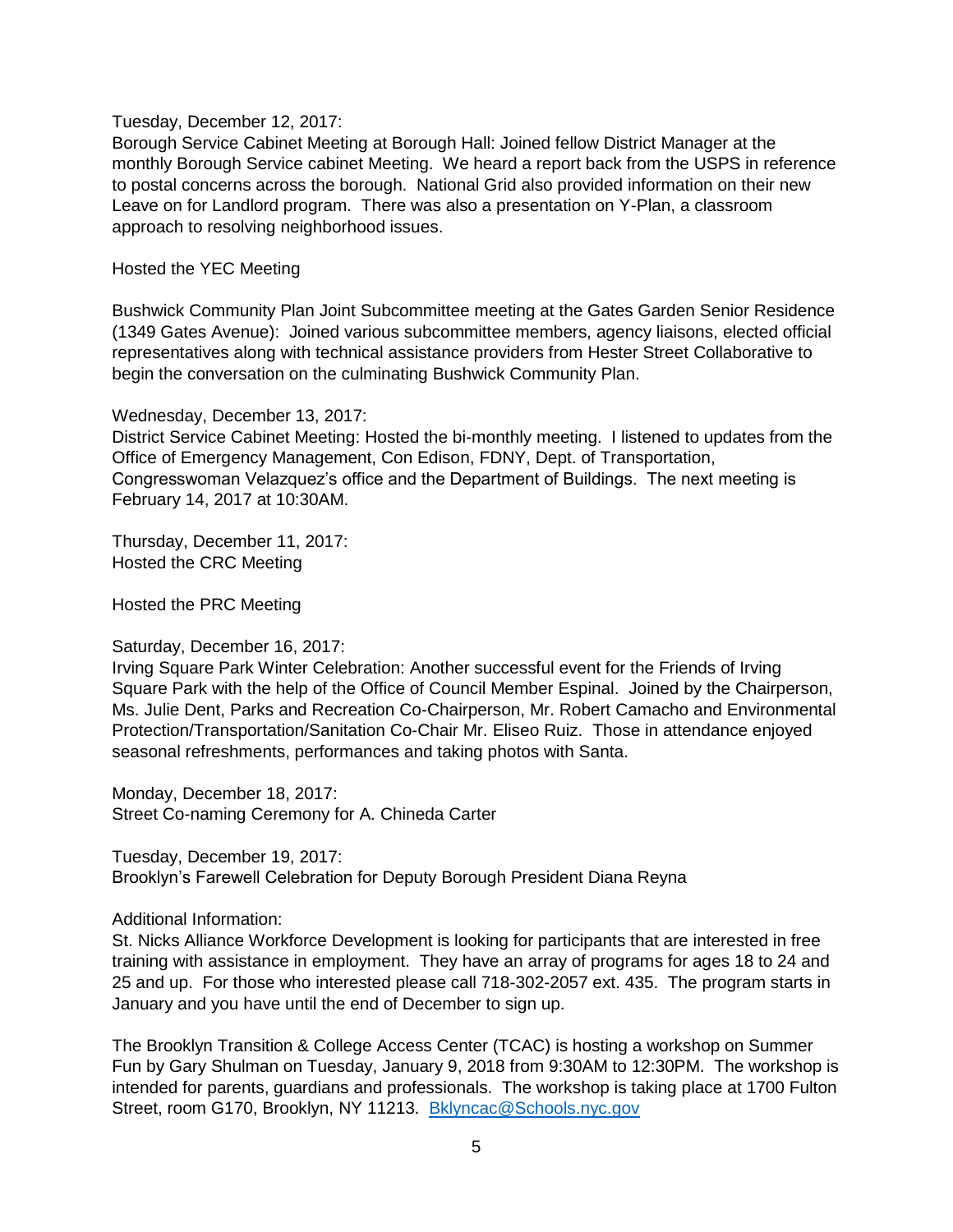New Masonry Restoration Technician Training Program: Through a 10 – week paid training program, selected interns will learn how to care for historic stone monuments and buildings and are prepared with certification for entry-level construction positions in stone restoration and associated trades. Applicants must have a High School Diploma or equivalent, be 18-27 years of age and be eligible to work in the U.S. Call 718-369-0303 for more information.

Citizens Committee for New York City is a nonprofit organization that supports grassroots, volunteered neighborhood groups who are implementing community improvement projects in their neighborhood. Grassroots groups mean block and tenant associations, community gardens, PTA's, art collectives, or any other configuration of people coming together to improve the quality of life in their neighborhood. Projects range from converting an empty lot into a community garden, bringing the community together to learn about nutrition and health or supporting new after school initiatives such as art programs. One of the grants is The Neighborhood Grant, which awards up to \$3,000 for community and school improvement projects. The deadline for the grant application is January 22<sup>nd</sup>, 2018. The grants are not for individuals, for-profit businesses, religious, fraternal. Or partisan organizations, or groups with an annual budget of greater than \$40,000. For more information about the grants and other services that are provided please call Shawn Whitehorn at 212-822-9563 or visit the website at [www.citizensnyc.org](http://www.citizensnyc.org/) 

## **Committee Reports, 6:52PM**

**Civic and Religious Committee (CRC)** Committee Chairperson Ms. Elvena Davis Meeting Held: Thursday, December 14, 2017, 3:00PM, 1420 Bushwick Avenue, Suite 370, Brooklyn, NY 11207

Members Present: Committee Chairperson Elvena Davis and Ernest Estime, Co-chair (called in) Others Present: District Manager, Celeste Leon, Captain Dwayne Barnes and Lieutenant Kendacy Barnes, the Salvation Army Bushwick Community Center

### Items Discussed:

Captain Dwayne Barnes and Lt. Kendacy Barnes, The Salvation Army Corp Community Center, 1151 Bushwick Avenue – General Introduction/Meet and Greet. The Salvation Army is an integral part of the Christian Church, although distinctive in government and practice. The Army's doctrine follows the mainstream of Christian belief and its articles of faith emphasizes God's saving purposes. Its objects are 'the advancement of the Christian religion… of education, the relief of poverty, and other charitable objects beneficial to society or the community of mankind as a whole.'

Captain Barnes has worked with the Salvation Army Corp for the last nine to ten years. He has been in Bushwick for a little over a year.

Currently, they are focused on ringing the bells to raise funds for food baskets for families in need. They have also organized toy distributions with their supplies coming from outside of the borough. This year they gave away over 100 turkeys for Thanksgiving and provided over 300 families with food hampers.

The Salvation Army is also a Christian church with regular Sunday services and bible meetings during the week.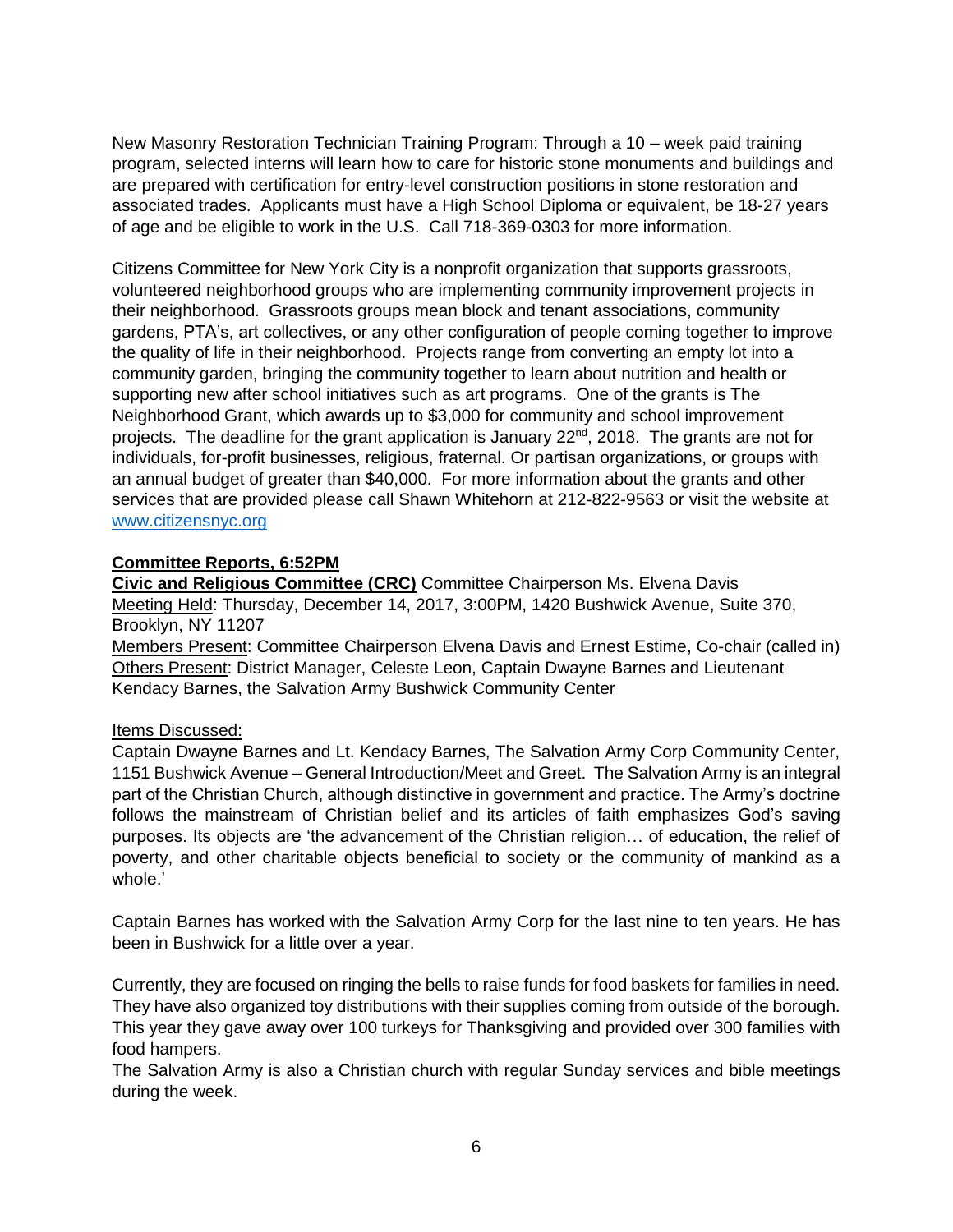They also have creative programs for elementary and middle school students and a daycare program. They offer brass instrument theory and practicum and also have a steel band, dance, and piano program. This has all been led by a Creative Director, who also incorporates a STEM curriculum into the after-school programs. Their aim is to continue to enhance the programs, which are funded by the government and Salvation Army. All programs are available on a firstcome, first-serve basis. There is open enrollment for the daycare.

Four times a week they host a food pantry and want the community to know what programs/services are there for them.

Ms. Davis said that she was happy to hear that they have a steel band and she is encouraging them to participate in the upcoming Community Board 4 "Shape up Bushwick" parade in June 2018.

Questions were entertained:

Ernest asked if there is a digital strategy for this location. Captain Barnes answered that they have a Facebook page and ads online to volunteer.

The District Manager asked if there is space for community meetings. Captain Barnes responded that they recently attended the 83<sup>rd</sup> Precinct Council meeting and are working with the NCO program to coordinate future meetings at the center. They are available to host after the afterschool programs end. Captain Barnes also offered to host the Civic and Religious Committee meeting.

Ernest commented that their moving, digital sign is beautiful. He added that they should ask themselves: what can we do outside of the four walls (the building)? He also offered to help create ideas and solutions, as he is allied to other community partners, especially as it relates to Elvena's suggestion of a pipeline for young adults to volunteer.

The District Manager, Ms. Celestina Leon mentioned the NYC Service presentation during November's meeting. They are looking for community groups interested in hosting volunteer workshops.

Captain Barnes shared that several months ago they lost their caseworker, who resigned. They are looking individuals with a teaching degree from CUNY/colleges in general.

Elvena added that they should let the community know what is going on and take advantage of the posting in regular newsletters from the Community Board and 83<sup>rd</sup> Precinct.

Captain Barnes mentioned that in his previous appointment in Poughkeepsie they had an Advisory Council. He would like to reestablish the council in the Bushwick center. They are looking for guidance, to implement new programs, and need suggestions for individuals to serve on the council.

Elvena suggested setting up a meeting that the community can attend. Tell them what they want/need, a synopsis of the vision, and make sure there are refreshments. She also added that she is very interested in their music, steel band, as every year the Civic and Religious Committee works to organize a parade, which is also known as Shape Up Bushwick. It is usually held the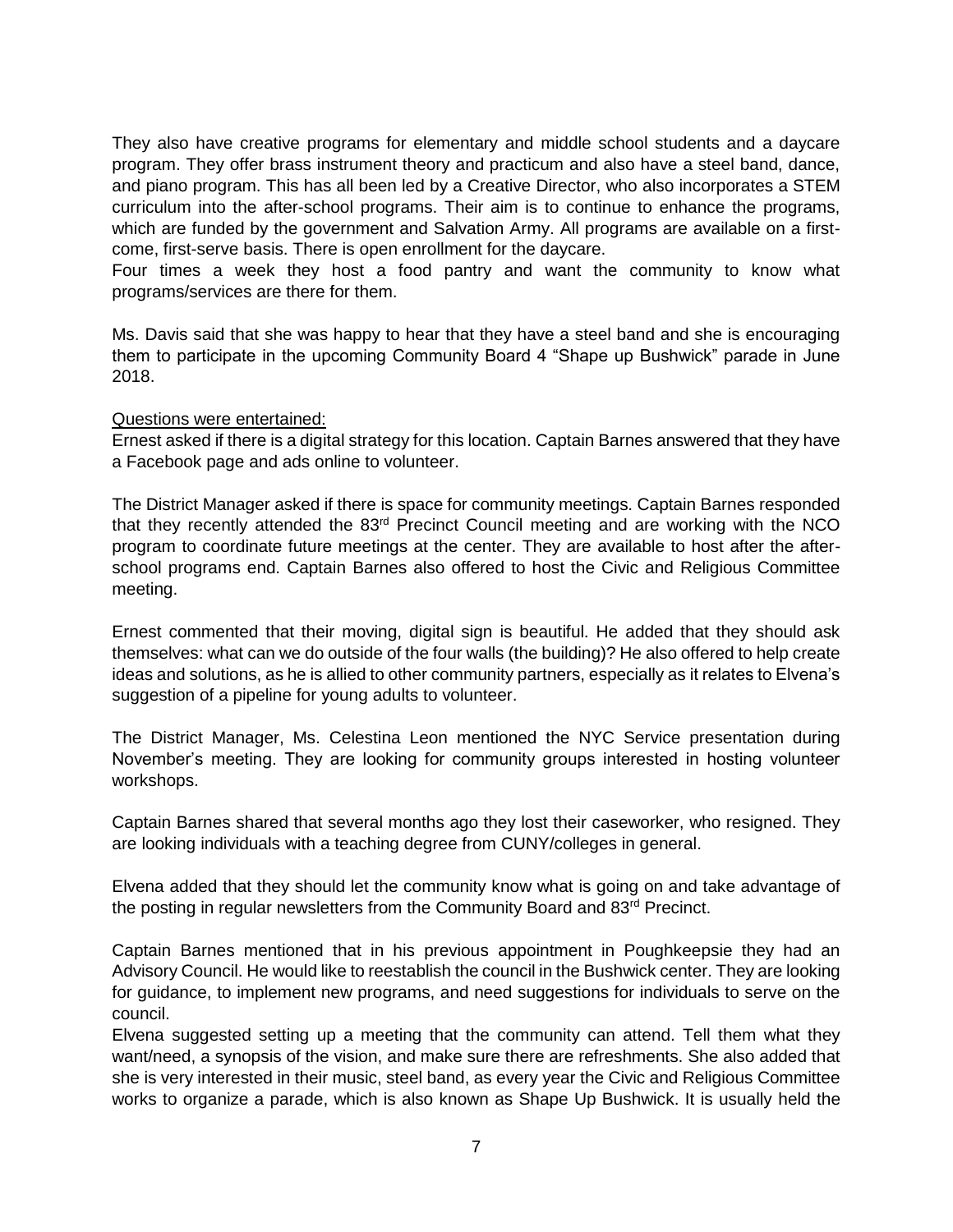first Thursday in June and is in part a continuation of the Old Bushwick Sunday School Day celebrations (later known as Brooklyn Queens Day).

The parade is now geared towards health. Community groups, including, but not limited to daycares and schools, as well as, agencies have a banner and a table. There is potential for the brass quarter to perform. The event begins at 10am and ends at 3pm with setup at 9am in Irving Square Park. There is also a raffle with prizes for kids and activities, such as the NYPD rock climbing wall and the FDNY Safe House.

Captain Dwayne also shared that they utilize the radio station in his former position to help gather toy donations. They would like to work with and support more local business to collect toys for the toy drive.

Ms. Davis asked if anyone knows of businesses in the community that would like to help them with their toy drive to contact the Salvation Army through the District Manager.

### Announcements

Monday, December 18<sup>th</sup> at 1pm at the corner of Knickerbocker Avenue and Bleecker Street is the Street Co-naming Ceremony for A. Chineda Carter, former Community Board 4 Chairperson. Elvena described Ms. Carter as a powerhouse, who worked with the Mayor's office and was instrumental in getting things done.

Her family did not know what Ms. Carter did for the community. We wanted to let them know that we loved her dearly.

The District Manager also shared that Ms. Avellar Hansley's Street Co-naming request is moving forward steadily and the family should be able to speak during the January public hearing portion of the regular board meeting.

District Manager called for a motion to adjourn the meeting. Ernest Estimé made a motion to adjourn. The motion was seconded by Elvena Davis. All board members were in favor. Meeting Adjourned: 3:49pm

**Environmental Protection/Transportation/Sanitation Committee (EPTS),** Committee Co-

Chairpersons Mr. Eliseo Ruiz Raul Rubio & Nancy Liao

Meeting Held: Thursday, December 7, 2017, 10:00AM, 1420 Bushwick Avenue, Suite 370, Brooklyn, NY 11207

Member Present: Eliseo Ruiz

Others Present: District Manager, Celestina Leon; Amy Pivak, Department of City Planning; Derek Jasmin, Transportation & Infrastructure Subcommittee; Boris Santos, Councilmember Reynoso's Office; Rachel Albetski, Transportation & Infrastructure Subcommittee and Abigail Ikner, NYC Department of Transportation. Items Discussed:

Derek Jasmin and Rachel Albetski, Transportation & Infrastructure Subcommittee Members, Bushwick Community Plan and Amy Pivak, City Planner, Brooklyn Office, Department of City Planning – presented the recommendations from the Bushwick Community Plan Transportation & Infrastructure Subcommittee.

## What is Transportation and Infrastructure?

Transportation: Metro Card, Pedestrians, Cars, Trucks & Freight, Mass Transit and Cyclists Infrastructure: Plazas, Green Infrastructure, Energy, Sidewalk & Public Spaces and Access to Open Space & Wayfinding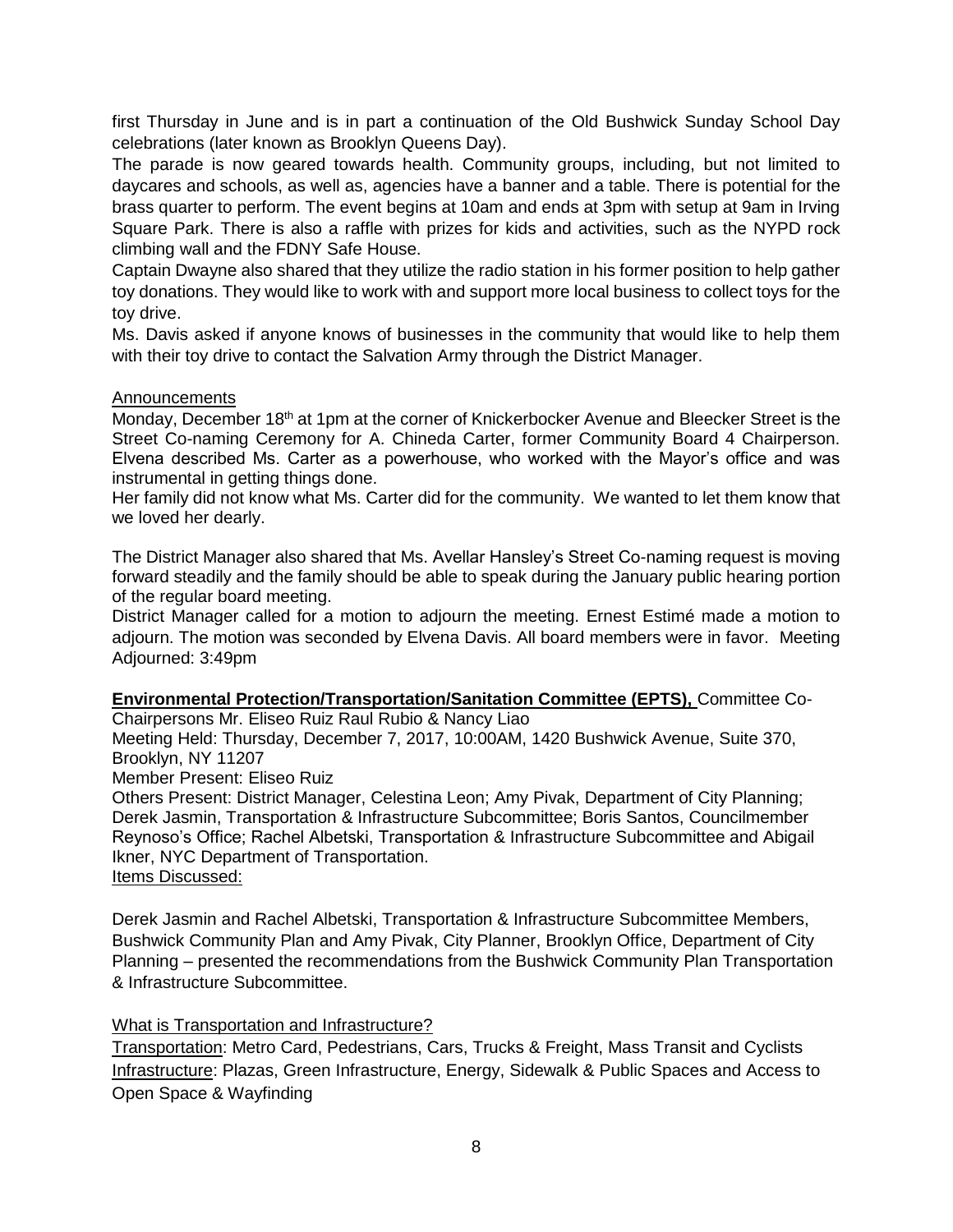Major issues identified include:

- Crowded trains
- Dark public spaces
- Locked Subway Entrances
- Dangerous Corridors
- Speeding
- Poor sidewalk conditions
- Gaps in bike lane network
- Dangerous Intersections
- Gaps in transit network
- Maintenance Needs

## Key Items Emphasized:

- Objective 1: Create a Safer Environment for Cyclists, Pedestrians, and Drivers in **Bushwick**
- Objective 2: Enhance Traffic Circulation and Mobility for Drivers and Cyclists
- Objective 3: Make Public Space in Bushwick More Welcoming to Pedestrians, Cyclists, and Transit Users
- Objective 4: Improve Connections, Access, and Wayfinding, Especially for Pedestrians and Cyclists, to Open Space in and Around Bushwick, and Highland Park
- Objective 5: Enhance Local Transit Access, Connections, and Service
- Objective 6: Increase Opportunities for Sustainable Energy and Green Infrastructure
- Objective 7: Increase Equity for Transportation and Infrastructure Improvements

# Question were entertained:

Mr. Eliseo Ruiz: How many voted on the recommendations.

Amy Pivak: A 2/3 vote or 67% was needed to pass. Community-based organizations have a weighted vote of 1.5. Residents have a regular vote of 1.

The DOT El Space program pilot was referenced. They are currently exploring opportunities in Gowanus and potentially Jerome Avenue in the Bronx.

The District Manager mentioned the follow up letter that was sent in response to the recent DOT Bike Lanes Phase II presentation at the full board meeting.

The second phase of bike lanes were not supported by the board, as a result of the need for additional education, accountability, and enforcement.

Eliseo Ruiz added that the tickets being issued are proof of issues with cyclists breaking the law.

Boris Santos commented on the repaving of NYCHA sidewalks. He asked if RAD applicants are planning to fix the sidewalks as part of their proposed renovation plans. (This needs to be confirmed through follow up) Boris also mentioned the Broadway Junction Improvement project. The recent Request for Proposals (RFP) released for Valet Bicycle Parking was also mentioned.

Abby elaborated that the DOT is specifically looking for an operator. The Myrtle-Wyckoff Plaza was one of several areas in the city that was selected for this pilot program.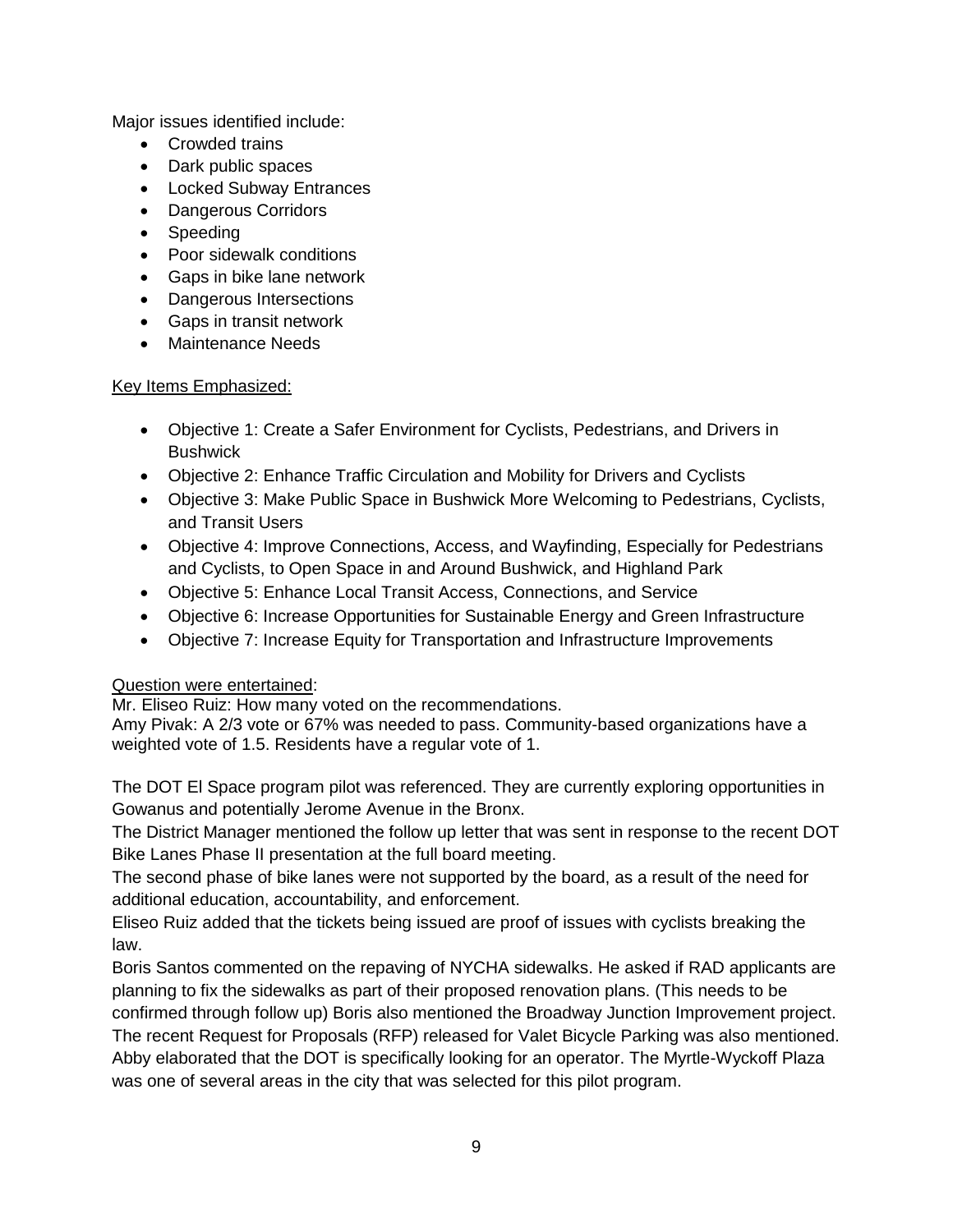The District Manager let the presenters know that she will contact them earlier next year in reference to presenting to the full board. Additional materials, including all of the Transportation + Infrastructure Subcommittee recommendations, an info sheet, and a summary of the Bushwick Community Plan Steering Committee voting results are attached to this report.

DM called for a motion to adjourn the meeting. Eliseo made a motion to adjourn. No other board members were in attendance to second the motion. Meeting Adjourned: 10:54am

# **Health/Hospital/Human Service/Senior Citizen/Veterans Committee (HHHSV)**, Committee

Co-Chairperson, Mary McClellan Meeting Held: Monday, December 4, 2017, 3:00PM, 1420 Bushwick Avenue, Suite 370, Brooklyn, NY 11207 Members Present: Mary McClellan, Barbara Jackson, and Barbara Smith Others Present: District Manager, Celeste Leon; Camryn Hellwarth, Sprouts Cooking Club; Jenise English and Ramon Brown, Volunteers for America Bushwick Family Residence; Police Officer Lisa Prezzano, 83<sup>rd</sup> Precinct Crime Prevention; Police Officer Ezequias Gomez, 83<sup>rd</sup> Precinct Community Affairs Items Discussed:

1) Camryn Hellwarth, NYC Director of Sprouts Cooking Club: Presented on Healthy Cooking Classes for Kids. Sprouts Cooking Club is a 501c (3) nonprofit organization that partners with local restaurants to host cooking class for kids. Classes are taught in restaurants right alongside chefs. These classes are for kids' ages 7-13, as well as After School Cooking Classes for Kindergarten through middle school students. Full and partial scholarships are available for any kid who want to join in them the kitchen.

Their winter schedule is starting this month, December 2017. They also have an after-school program. They partner with an interested school and subsidize the price through the school's funding. General enrollment is open within the next few weeks.

Ms. Barbara Jackson asked if they have cooking classes for seniors. Camryn responded that they do not, but they are open to talk about that and look into it for the future.

Mary McClellan asked which restaurants participate.

Camryn Hellwarth responded Cooks and Captain located in Park Slope, as well as another location in South Brooklyn.

Ms. Celestina Leon, the District Manager asked about parental oversight. Camryn responded that parents drop off children and pick them up.

Mary McClellan asked do they know of any restaurants in Bushwick. Camryn responded that they are not as familiar with the neighborhood.

Jenise English asked does the program operate in other boroughs. Camyrn responded they are currently rolling out the program throughout the city and also have established a network in Manhattan.

Mary McClellan asked are they taking cooks.

Camryn responded that they bring on chef instructors for the after-school classes and are conscious of cultural cooking.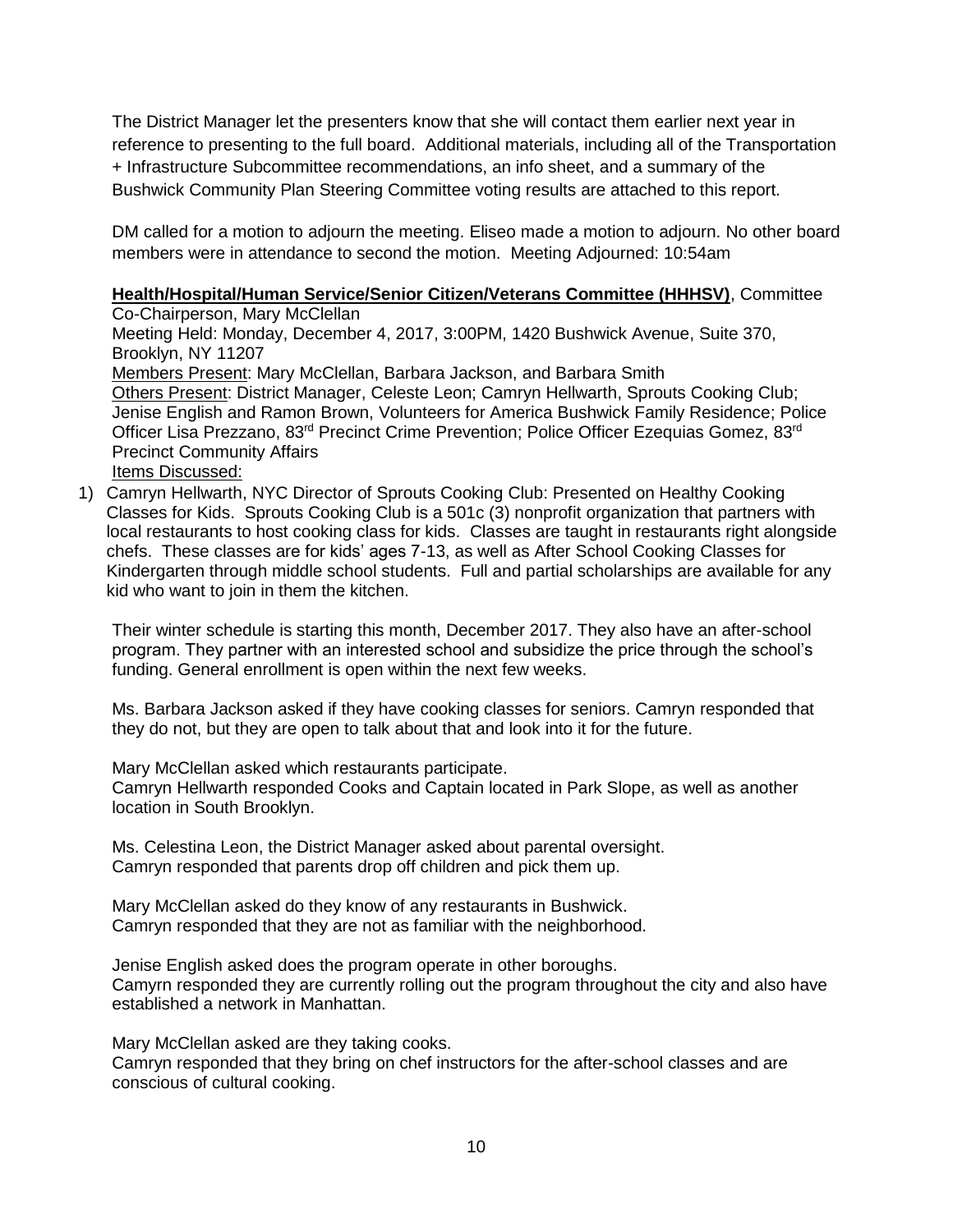Know an aspiring young chef who is ready to jump in the kitchen? Join Sprouts Cooking Club for chef-led cooking classes this December! Use code SproutsNYC to get \$25 off your first class. [www.sproutscookingclub.org,](http://www.sproutscookingclub.org/) [camryn@sproutscookingclub.org,](mailto:camryn@sproutscookingclub.org) 814-853-2804

- 2) Police Officer Lisa Prezzano, Crime Prevention, 83<sup>rd</sup> Precinct: General Safety and Crime Prevention Tips
	- Safety starts at home. Use your deadbolt. The FDNY ferry gate is recommended on fire escapes.
	- Scam alert: On the border of Queens, individuals are posing as utility company employees. They are asking to check pipes in order to burglarize the premises. Always ask for ID. If they do not seem legit call 911 right away.
	- $\bullet$  Tip: Encouraging direct deposit for checks. Thieves know the 1<sup>st</sup> is when seniors get their checks in the mail.
	- Tip: When shopping bring minimal cash only and the credit/debit card that you're going to use. Keep your Social Security card and birth certificate at home.
	- Scams over the phone: If someone call you do not give away any information. The Fraternal Order of Police scam, they don't ask for money over the phone. The Internal Revenue Service (IRS) or any government agency will always mail you if they need information. They do not resolve matters over the phone.
	- Be aware of mailbox fishing. Mailbox fishing is the process in which thieves gain entry into the interior of mailboxes and steal mail containing checks. They do this by using shoe laces, glue traps, and juice bottles. About \$25,000 has been stolen from the blue postal box on Knickerbocker and Myrtle Avenue.
	- Use specific pens to prevent washing. Check washing is a process in which thieves use common household products to alter checks they recently stole out of mailboxes. They then make the checks payable to themselves or other parties. Use a pen with pigmented (Permanent) ink to write checks. The ink is not easy to alter.
	- Make sure your check is going to the right place. Drop mail containing checks directly at the Post Office or hand it directly to your mail carrier.
	- Crime Prevention offers crime surveys. They check locks, doors, lighting, keys, etc.
	- Shred any voided or incorrectly written checks.
	- Check your account balances frequently to ensure checks were cleared by the establishment that you wrote the check out to. Note that thieves usually re-write the check for the original amount you wrote, but simply change the payee's name.

Mary McClellan mentioned the VIN etching on cars and asked do they also do motorcycles. They use stickers to combat auto theft.

3) Jenise English and Ramon Brown, Volunteers of America - Bushwick Family Residence: The CCC program is a new injustice brought on by the major's office under Thrive NYC to have social workers in the family shelters. There is a prevailing rate and need for mental health services which are not being provided. The CCC department works with the families by partnering with the community, providers, and the staff within the shelter to provide them with resources, connect them with the community, provide the family with services, and preservation of the family unit.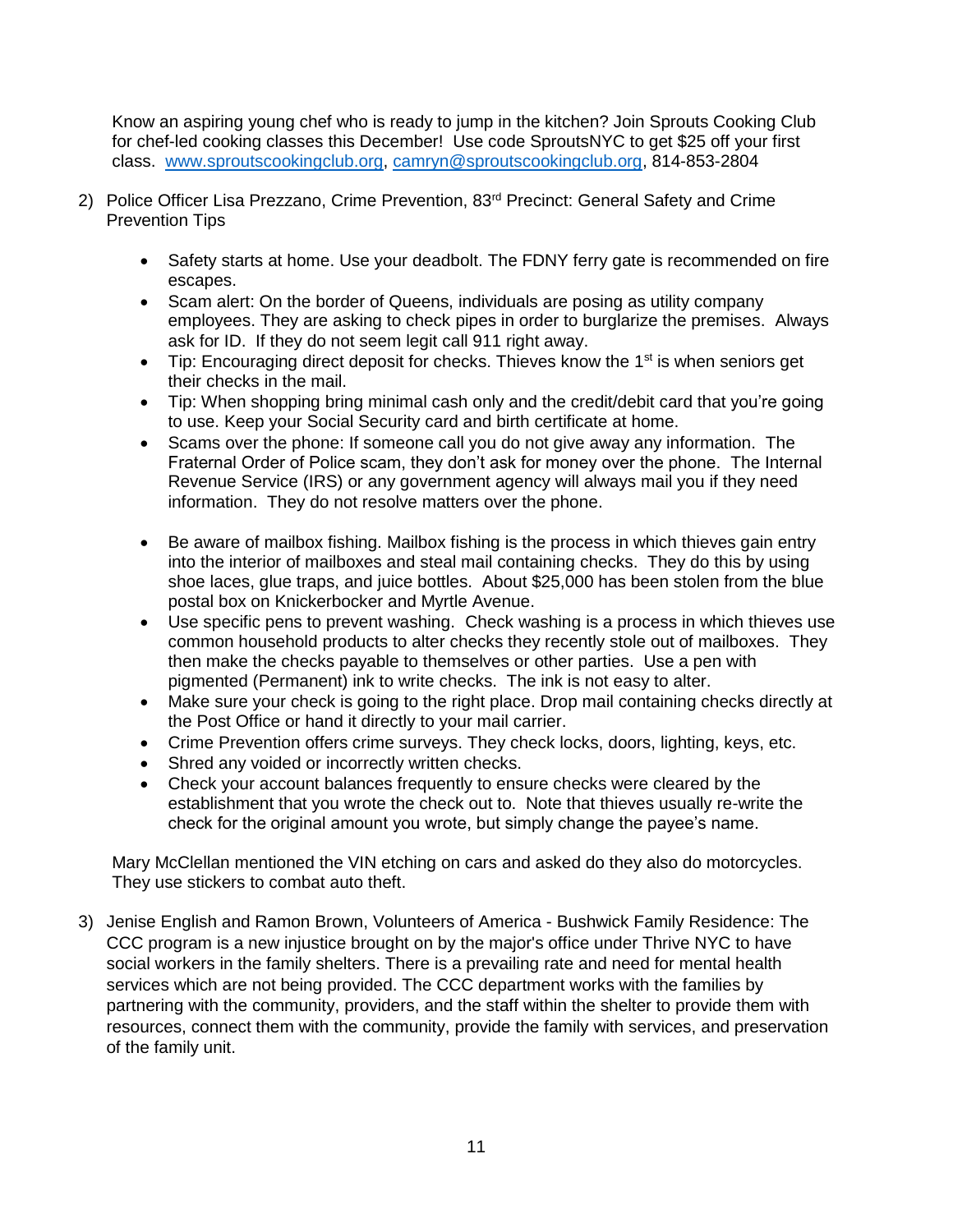There are more social workers in the shelters addressing mental health needs. They work with families to create a plan to address barriers and find resources to help them eventually move out of the shelter.

They join with other providers to find additional resources in the community. Some are chronically homeless. There are barriers to /for what they can do with idle time. The program is fairly new. It will be one year this February in Bushwick.

The District Manager shared that sometime early next year the committee plans to host all shelter service providers during a meeting to help strengthen their connection to the community at large and hear more about their services/needs.

## Announcements:

Barbara Smith shared that she is also the President of the  $83<sup>rd</sup>$  Precinct Council, which usually meets the third Tuesday of the month. They are hosting a toy giveaway at the precinct located at 484 Knickerbocker Avenue on December 9, 2017 from 10am to 12pm.

Mary McClellan warned everyone about the flu and the importance of washing your hands. The flu shot is readily available in pharmacies and doctor's offices.

District Manager called for a motion to adjourn the meeting. Barbara Jackson made a motion to adjourn. The motion was seconded by Barbara Smith. All board members were in favor. Meeting Adjourned: 3:51pm

**Housing and Land Use Committee, (HLU):** Committee Chairperson Ms. Martha Brown Meeting Held: Tuesday, November 28, 2017, 6:00PM, 1420 Bushwick Avenue, Suite 370, Brooklyn, NY 11207

Members Present: Martha Brown (HLU Co-Chairperson), Robert Camacho, Desmonde Monroe, Jamie Wiseman, Anne Guiney and Jo-Ena Bennet

Others Attended: Celestina Leon, CB4 District Manager, Alex Fennell, Churches United for Fair Housing; Michael Sandler, NYC Housing Preservation & Development; Lacey Tauber, Council Member Reynoso's Office; Boris Santos, Council Member Reynoso's office and Florent Morellet, Resident

Item Discussed:

1) Presentation conducted by Alex Fennell, Housing Subcommittee Member & Network Organizer, Bushwick Community Plan & Churches United for Fair Housing (CUFFH) with support from Lacey Tauber, Legislative Director, Office of Council Member Antonio Reynoso, and Michael Sandler, Senior Neighborhood Planner, NYC Housing Preservation and Development.

Lacey provided an overview of the Bushwick Community Plan (BCP), including the Steering Committee, Subcommittees, and the draft plan which should come together in 2018. She added that the zoning recommendations are not finalized and that a benefit of the process is that folks (Community Based Organizations and advocates) that are really active and deal with these issues on a regular basis have been assisting with the housing and land use subcommittees of the Bushwick Community Plan. Lacey deferred to Alex for the rest of the presentation.

Alex Fennell introduced herself and shared the principles and objectives of the Housing Subcommittee, which has already presented to the full Steering Committee.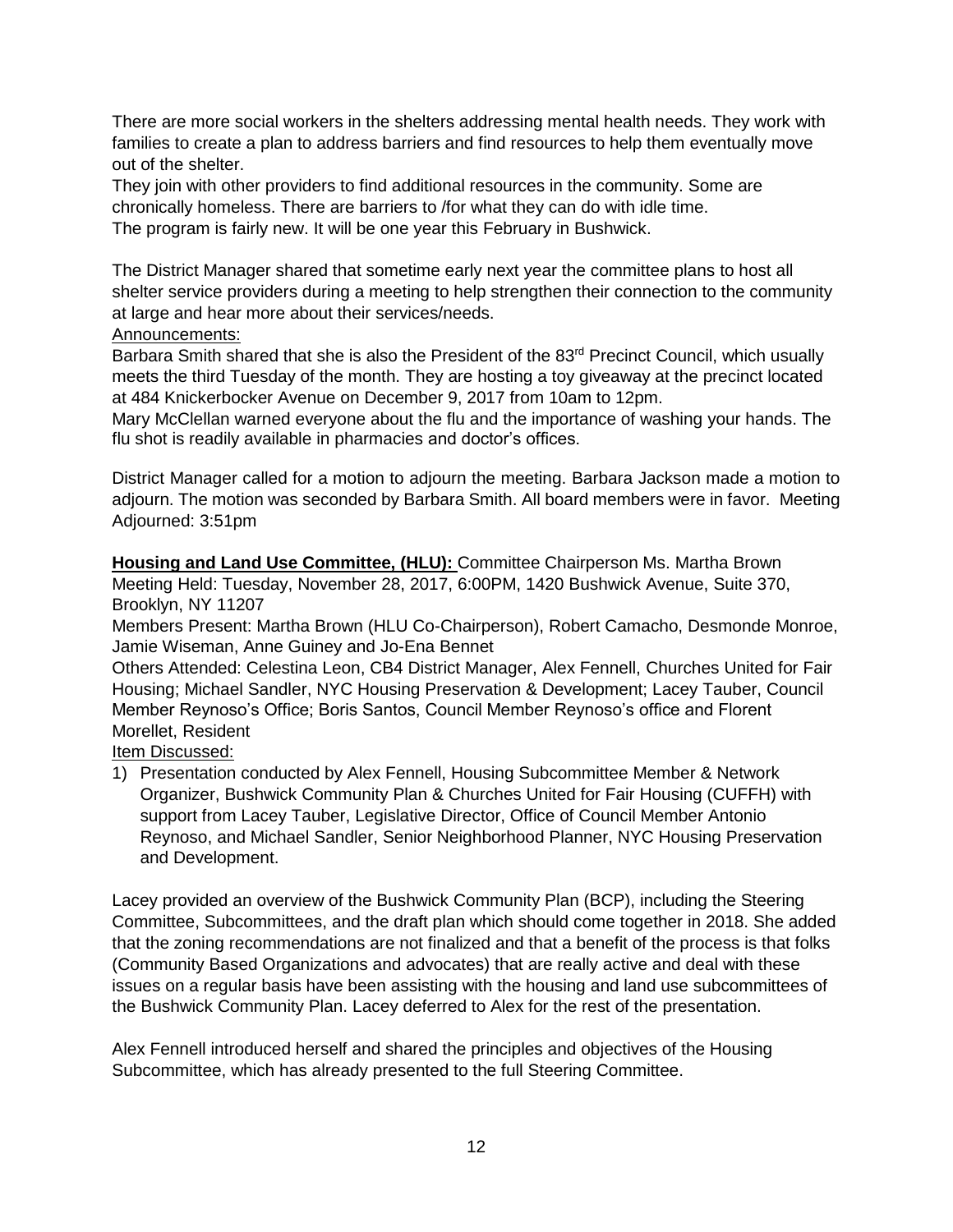Key Items Emphasized:

- Objective 1: Create New Affordable Housing
- Objective 2: Create Deeply Affordable Housing
- Objective 3: Prevent Displacement
- Objective 4: Protect Tenants
- Objective 5: Improve Housing Quality
- Objective 6: Increase Access to Affordable Housing for Bushwick Residents
- Objective 7: Plan for an Equitable Neighborhood

Co-Chairperson Martha Brown asked that board members read her report. (Overview of her report)

**(Obj. 1)** Lacey Tauber shared that there is a lack of city-owned land in Bushwick. However, a feasibility study of the PSA3 parking lot has been approved by Deputy Mayor Alicia Glen. Michael commented that the parking lot of 1420 Bushwick Avenue is quite large.

**(Obj. 2)** Michael Sanders also shared that the ELLA and Mix and Match programs have changed to include 30, 40, and 50 AMI. They also require 10% formerly homeless households.

**(Obj. 3)** Assembly Member Erik Dilan's Flip Flee legislation was mentioned. BCP Housing subcommittee members also added that Intro 1530 has since passed in the City Council.

Michael responded that there is an income maximum for homeowners for repair loans, as they are intended for low-income homeowners. There is a narrow band, which has been acknowledged as a problem. He added that the Mayor has released an update to the housing plan entitled Housing New York 2.0 (16 pages), which includes programs for homeowners.

Jo-Ena Bennet asked how do we learn from history and how not repeat it in regards to tenant harassment, including fire prevention and setting fire to buildings for insurance money. Martha responded that it is a good question to ask at the 83<sup>rd</sup> Precinct Council meeting.

**(Obj. 4)** Michael commented that the Certificate of No Harassment will likely apply to Bushwick via the Bushwick Community Plan. The owner has to prove that harassment has not taken place.

**(Obj. 5)** Michael shared that the city is working on an implementation response to Intro 385-A, which calls for an increase in housing code enforcement with a focus on indoor air quality.

Alex Fennell commented that there has been a lot of back and forth in the subcommittee about SROs (single room occupancy). They are not encouraging more SROs; only focusing on the preexisting units and protecting the tenants living in them. The goal of the recommended strategies is to acknowledge the condition and help with safety. Anne commented about the precedent with the Loft Law in regards to making illegal conversions safe.

**(Obj. 6)** Alex stated that we can always improve accessibility.

Desmonde Monroe asked how and who is reviewing prospective tenants and their rental history in the HPD lottery process. He added that people in the middle are left out. Alex commented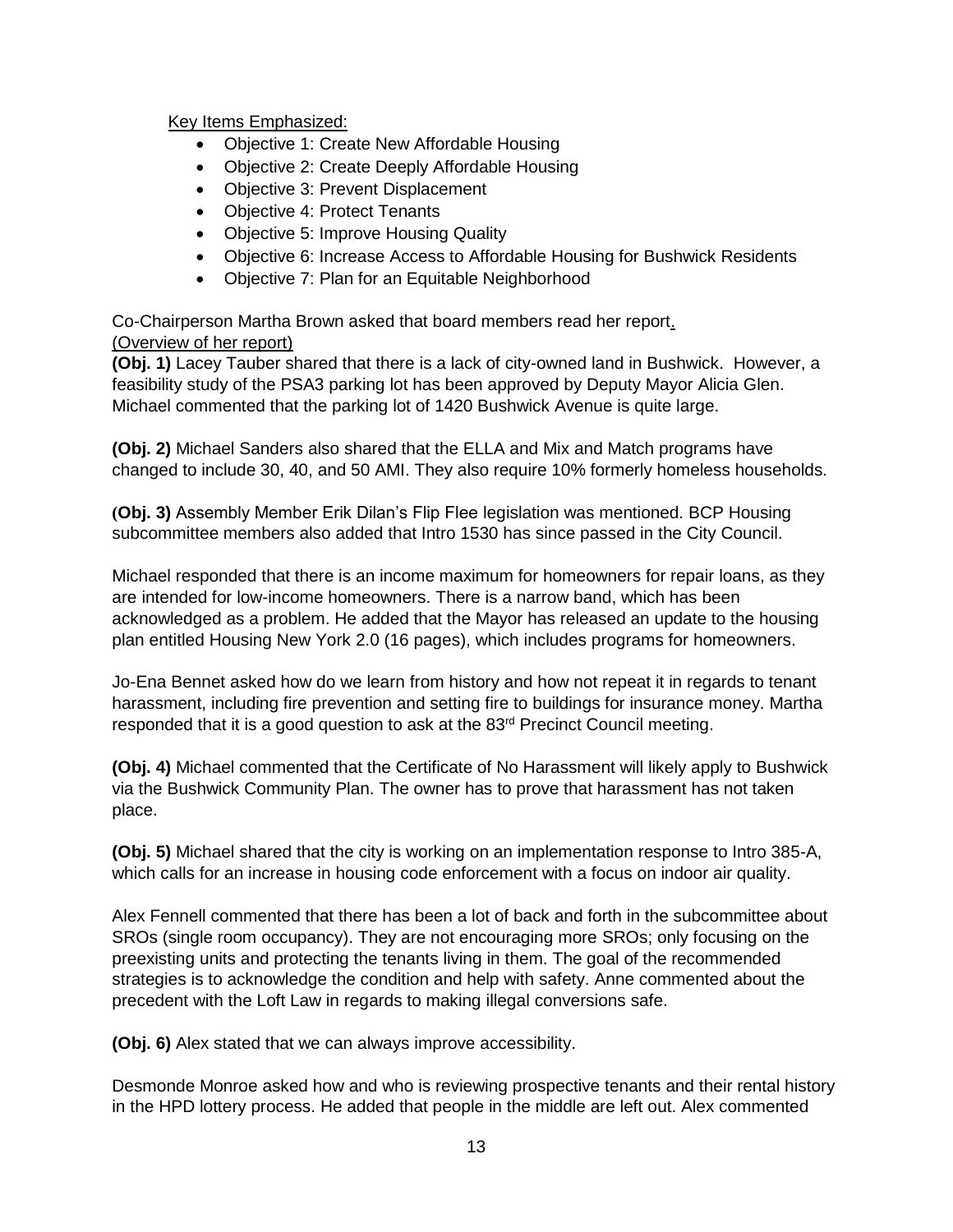that a lot of work is needed to improve current policies. Michael clarified that single individuals are not disfavored in the lottery process, as there are usually studio and 1 bedroom options however, 1 person household waiting lists are much longer, as there are more applicants than other apartment sizes. Michael added that income gaps came from the Bloomberg/Giuliani admin, as they created primarily 60% AMI units based on the Federal Income Guidelines. This is the first time various income bands are being implemented. There is still work to be done.

Desmonde asked about the appalling NYCHA conditions. Anne Guiney responded that the NYCHA (New York City Housing Authority) conversation/engagement has not happened fully through the BCP process.

Michael commented that part of Housing New York 2.0 is senior housing at NYCHA and the Rental Assistance Demonstration (RAD), which entails a different process for resident engagement. He added that the recommendations don't currently speak to NYCHA quality of life and repairs.

It was shared that there is a pending lawsuit in regards to community preference in reference to the affordable housing lotteries.

Desmonde asked does it help with the ENY accessory dwelling. Michael responded that it's related to funding for the ADU program. Jo-Ena commented that there are basements that could be apartments with assistance for basement apartments. Martha responded there are building and zoning codes that complicate basement dwellings. Michael shared that State laws would have to be changed.

Jo-Ena asked is the city considering eminent domain. Michael responded no. Anne commented that eminent domain was talked about in reference to the OEM site, the Mademoiselle building.

Boris shared that when HPD issues violations owners are asked to respond depending on the class. If they don't respond a fine is issued via a lien. There is not an immediate impact.

Odolph shared that he attended a kickoff meeting, as well, for Council Member Reynoso's Participatory Budget process.

Jamie Wiseman asked for an outline. Lacey commented that there are four parts of their proposed ULURP Process Reform, including, but not limited to Strengthening Community Planning Efforts, Community Board Reform, Establishing an Office of Community Planning, Pre-ULURP process, Transparency data access, Environmental Review, Improving CEQR to better reflect conditions (secondary displacement, public health assessment).

The District Manager thanked the presenters for attending and sharing their recommendations. She added that she will follow up early next year in reference to presenting to the full board.

The District Manager shared an update regarding Rheingold, noting that Council Member Reynoso's office (Boris) and Bruno from the Rheingold Coalition are in contact with Johnathan Greenspun from Mercury, the liaison to the current developers, in reference to setting up a meeting with community representatives and stakeholders to provide updates on their project.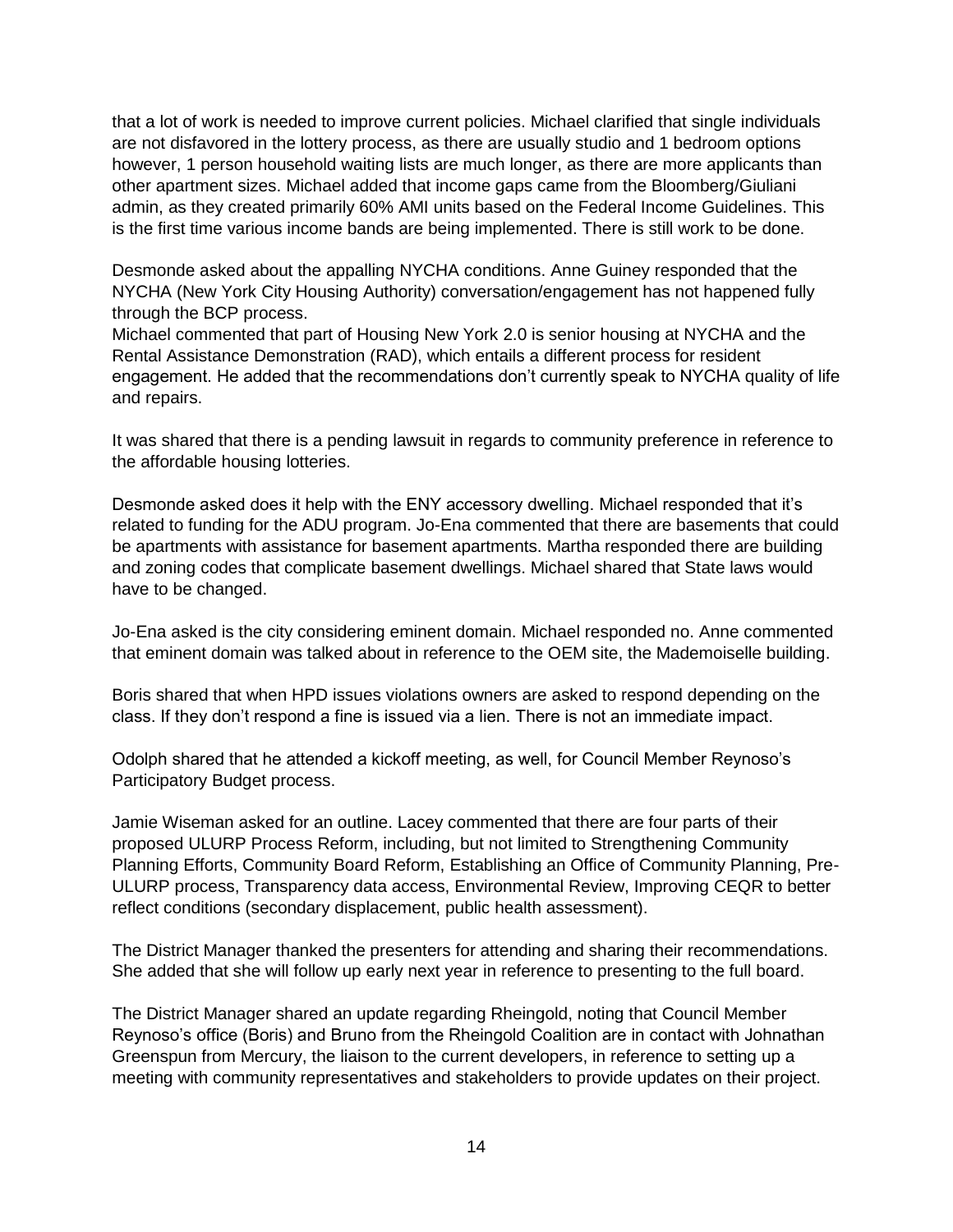The District Manager also informed the committee members that Austen Martinez wasn't able to make it to the meeting however, he asked for the DM to share a recommendation on his behalf. He would like for the Committee to consider recommending the full board support writing a letter to Governor Andrew Cuomo and Attorney General Eric Schneiderman. The intent of the letter would be to open a formal investigation on the ongoing development and plans for the Rheingold Brewery site.

# Recommendations

A presentation to the full board was recommended, as the Housing subcommittee is seeking support from the Board for the recommendations. Lacey will send the DM the presentation. Martha Brown, 1<sup>st</sup> Vice Chairperson, commented that the Executive Committee must hear the recommendations before approving a presentation during the full board meeting.

The Committee continues to address concerns about the Rheingold development via following up with local elected officials, as well as, Borough President Eric L. Adams and Deputy Borough President Diana Reyna. This includes, but it not limited to, updates on the current construction, local hiring, and the housing designated for seniors. The Committee will continue the conversation next month during the HLU Committee meeting.

The District Manager asked for a motion to adjourn the meeting. Robert Camacho made a motion and it was seconded by Desmonde Monroe. All were in favor. Meeting Adjourned: 7:45PM

**Parks and Recreation Committee (PRC),** Committee Chairperson Mr. Robert Camacho Meeting Held: Thursday, December 14, 2017, 6:00PM, 1420 Bushwick Avenue, Suite 370, Brooklyn, NY 11207-1422

## Members Present: Robert Camacho and Annette Spellen

Others Present: Celestina Leon, CB 4 District Manager; Willie Morales, CB 4 Community Associate; Julia Wagner-NYC parks, Kofi Thomas, Greene Avenue Block Association; Ingrid Ramos, Bushwick Parents/padres de Bushwick; and Asenhat Gomez, El Puente Item Discussed:

Presentation conducted by **Asenhat Gomez**, Open Space Subcommittee Member and Director, Bushwick Community Plan and El Puente Bushwick Leadership Center and Ingrid Ramos, Bushwick Parents –Padres de Bushwick. Key Items Emphasized:

## \*\* PRESERVATION \*\*

Objective 1: Preserve and Protect Existing Open Space

# \*\* CAPITAL PROJECTS AND RENOVATIONS \*\*

- Objective 2: Improve Existing Open Space
- Objective 3: Create and Expand Open Space

# \*\* PROGRAMING AND EVENTS \*\*

- Objective 4: Expand Educational, Cultural and Recreational Programming in Public Open Spaces
- Objective 5: Better Promote Open Space Programming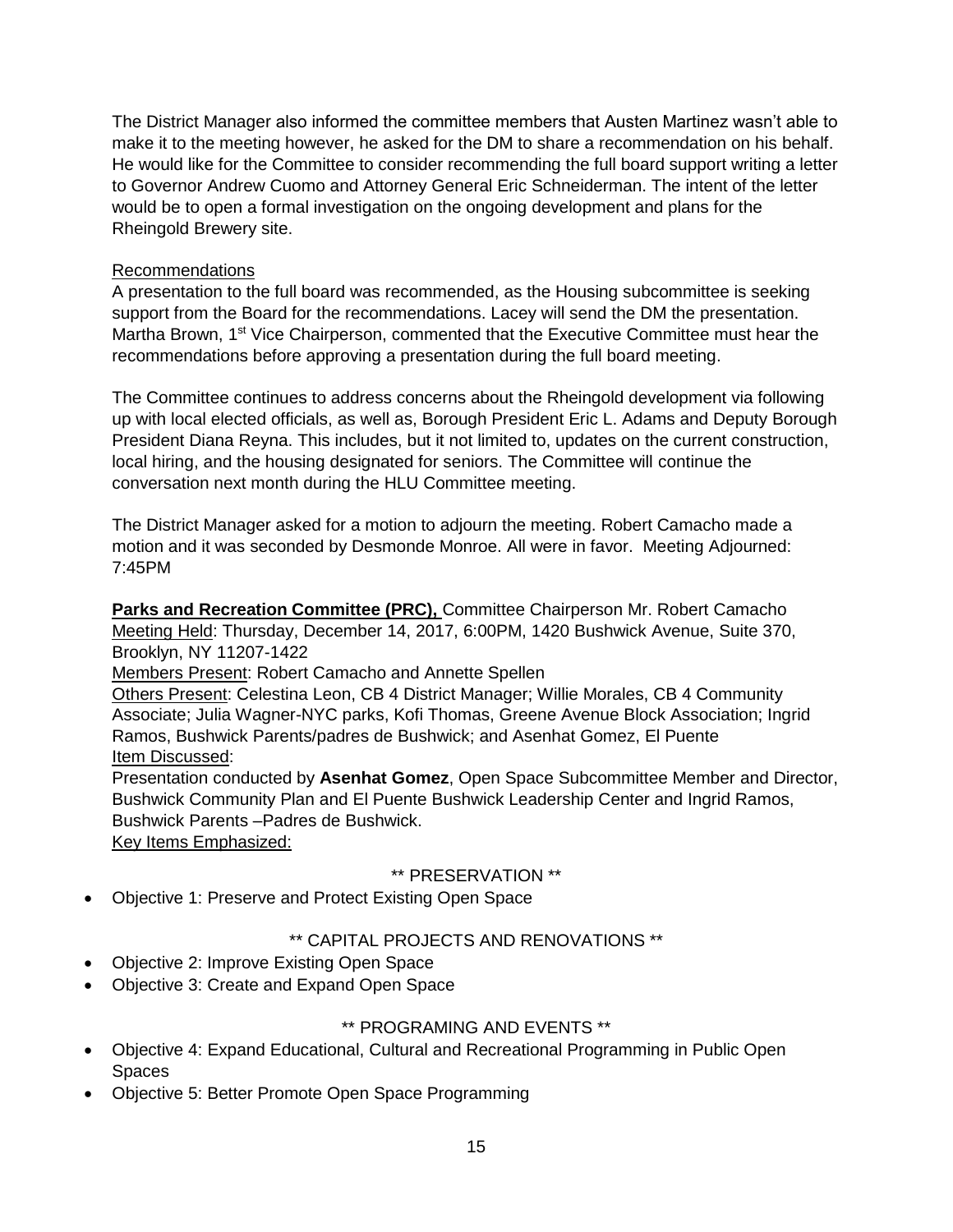Objective 6: Build Capacity of Park Stewardship & Community Garden Groups

# \*\* MAINTENANCE & OPERATIONS \*\*

- Objective 7: Improve Public Safety in Parks and Public Open Spaces
- Objective 8: Improve Sanitation in Parks and Public Open Spaces
- Objective 9: Improve Overall maintenance of Parks and Playgrounds Please see the attached forms to this report to get a more detailed description of OPEN SPACE RECOMMENDATIONS and the support they are seeking from the Community Board in order to bring their plans to fruition.

The District Manager asked for a motion to adjourn the meeting, Robert Camacho made a motion and it was seconded by Annette Spellen. Meeting Adjourned: 7:25 PM

Wherever there is space they would like to build. Open space is good and it is important to us. It is good for the children because it allows them to have space to exercise and open their minds. There is an open space across the street from 55 Goodwin Place and the space has not been taken care of. We need to take care of it now, stated the PRC Chairperson, Mr. Robert Camacho.

Youth and Education Committee (YEC), Committee Chairperson Ms. Virgie Jones Meeting Held: Tuesday, December 12, 2017, 3:00PM, 1420 Bushwick Avenue, Suite 370, Brooklyn, NY 11207

Members Present: Virgie Jones and Sharline Moore

Others Present: District Manager, Celestina Leon, Sharon Fludd, CB 4 Community Associate; Fromit Birnbaum, LIFE; Becky Simkhai and Tasha Mackcraig, Bushwick Montessori School; Ramon Pebenito, Democratic Socialists of America; Stacie Johnson, Marisa Browne and Gloria Teller-Tovar, CEC D32.

Items Discussed:

1) Michele Martinez Gugerli, Community Affairs Program Associate, NYC Department of Education: Presentation on Community Affairs and its relationship to Community Boards.

Michele Martinez is part of the External Affairs Division of the Department of Education. Her department deals with PA, PTA and CEC (Community Education Council). They are not FACE but work closely with FACE. Family and Community Engagement (FACE) deals with parent leadership. Together with a couple of other teams they make up external engagement.

-Her team is small and she sees her team fulfilling public policy without the public. A part of what her team does is work with community groups that care about the schools and the kids that go to the schools. They reach out to advocacy groups such as AQE (Alliance for Quality Education) who they work with on a regular basis.

-The goal is to have an avenue for community members and experts in the community to reach them at the Department of Education and give them feedback, ask questions, provide accountability, and in return they want to have a relationship where if they have a problem in the community they can reach out and ask the Community Board to help them spread the word. The Community Board can also help them find out what people think about certain issues.

*-*DOE's goal is to provide a feedback of info to build a relationship with the community board knowing that they are the expert within the community.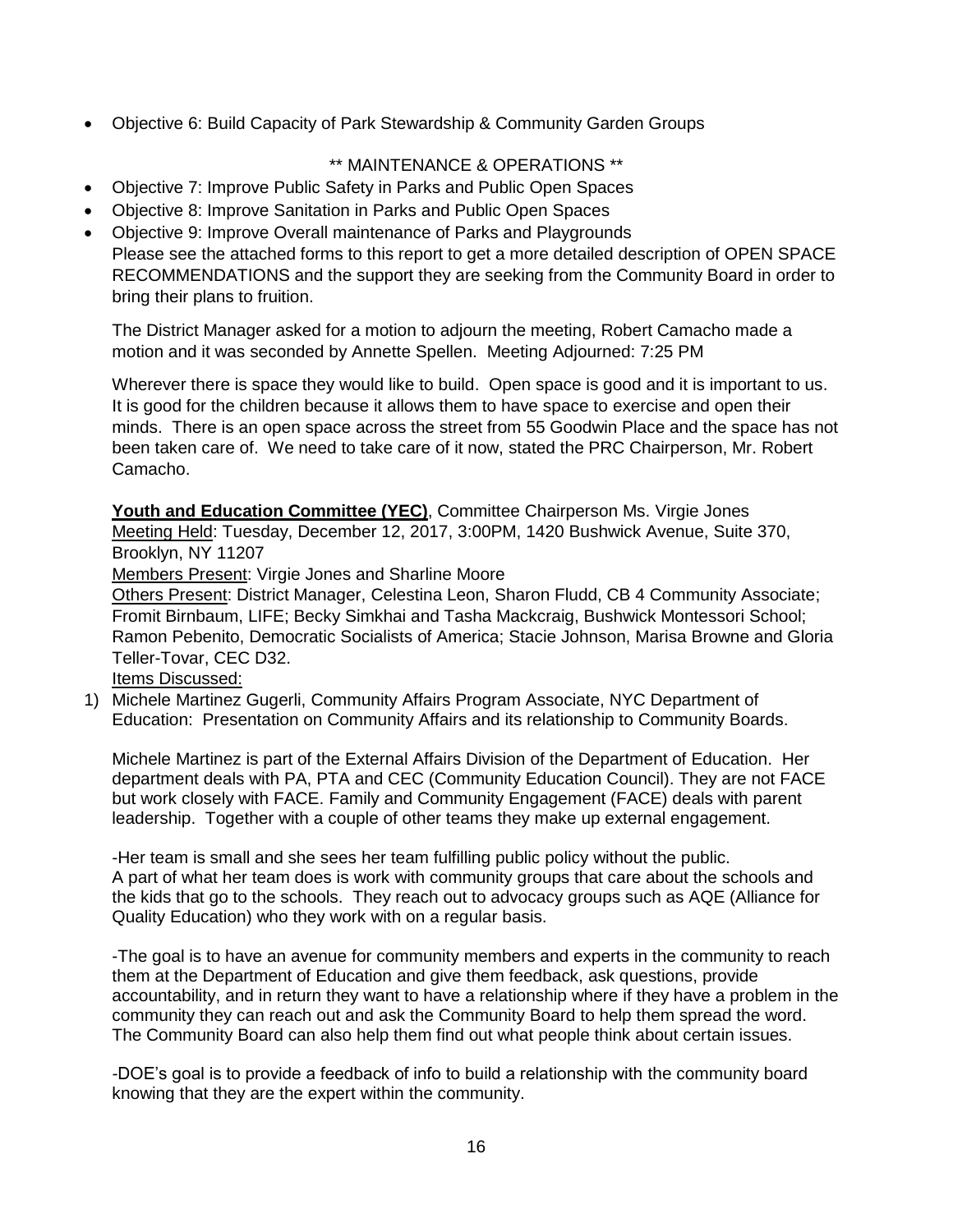Community boards sometimes do not line up with school districts. This at times has made it difficult to know what community board can reach out to the school's superintendent's office.

### Question: Sharline Moore: You mentioned AQE?

Answer: The Alliance for Quality Education is a coalition mobilizing communities across the state to keep New York true to its promise of ensuring a high quality public education to all students regardless of zip code. Combining its legislative and policy expertise with grassroots organizing, AQE advances proven-to-work strategies that lead to student success and ultimately create a powerful public demand for a high quality education. They are one of the city's top ten educational advocates.

The District Manager asked for an example of a project that Michele recently worked on? Answer: Recently the Senior Advisor for Commutations and External Affairs, Ms. Maite Junco visited Chancellor Farina with a bunch of advocates. We sat them in a room with parents and we had the parents give her feedback on translation interpretation services because we recently expanded those resources. The parents that were in the room did not speak English. They were in the room with 6 different organizations in 5 different languages.

The Department of Education is taking steps to further increase awareness of services and piloting new strategies to reach more families, including text messaging and robocall service applications. In November, a multilingual "NYC Public Schools Speak Your Language" campaign was launched and it appears in the subway to raise awareness of services available and encourage families to share feedback.

Last school year, the DOE also hosted Family Engagement Conferences for families in Spanish, Mandarin, Arabic, and Bengali to provide parents with information about programs and resources in their native language.

With families in New York City schools speaking over 180 languages, this administration has made significant investments in the expansion of written and over-the-phone interpretation services and on-site interpreters at events to ensure families with limited English proficiency have access to critical information about school programs.

Ms. Michele Martinez Gugerli's team also partially responsible for preparing the DOE side of information request from the Mayor's team for his town hall meetings with each councilmember.

#### District Manager: School Funding?

Answer: Funding is brought in to address whatever concerns there may be.

For example, if the student is an English language learner then additional funding is brought into the school. If the student is in special education then that can bring additional funding into the school.

The philosophy behind fair student funding is that every school has the funding that fit with their student body. There is also federal funding and school allocation funding, etc. There is funding for art programs and music programs, etc.

Ms. Martinez Gugerli mentioned that if there are programs that the community board would like to see, they should let them know. Lower funded schools take priority.

The reality is that they are still waiting for money from the state. They do not know what is going to happen with their federal monies, that is still a huge question mark. It has not been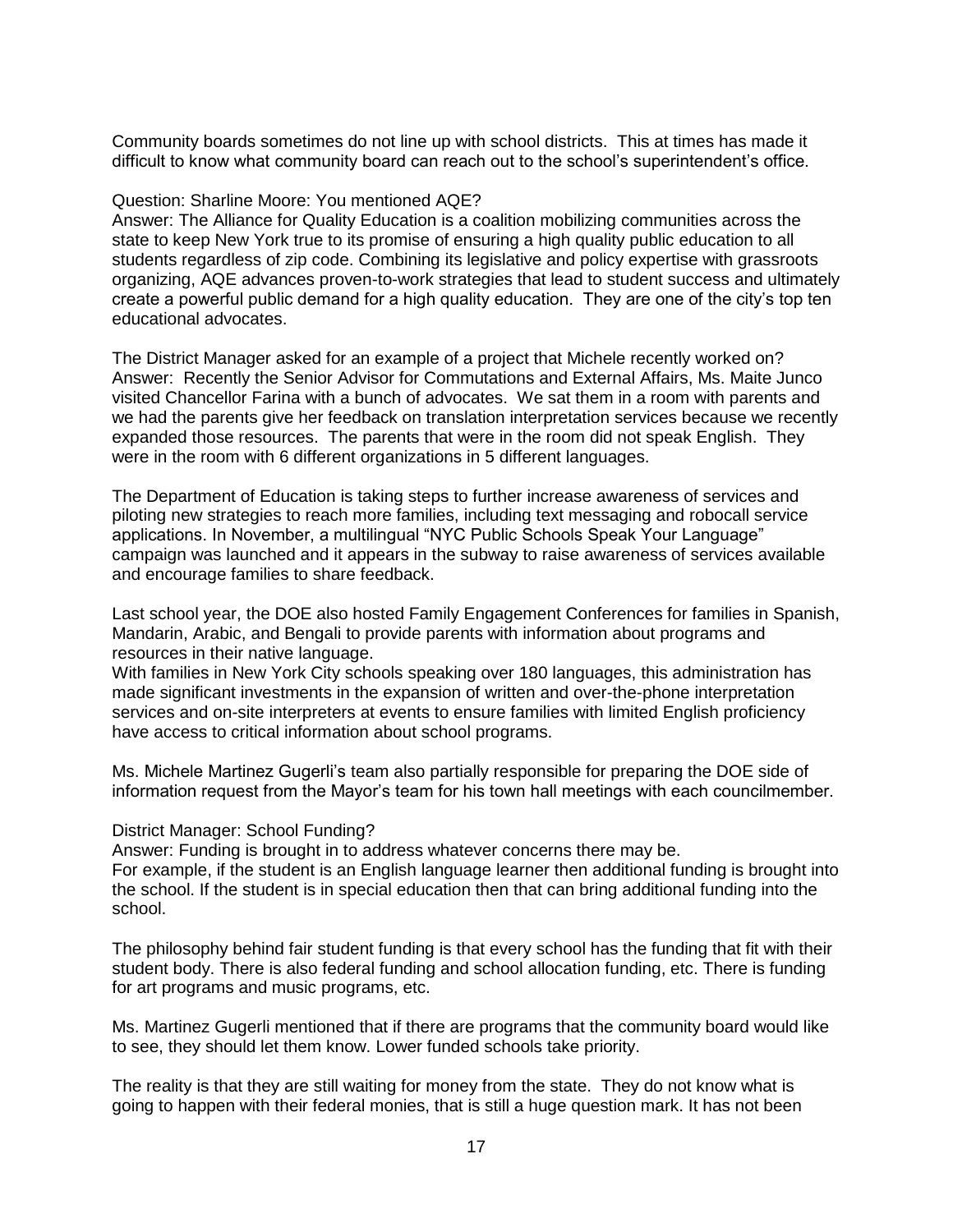touched as of now, but they do not know what the future look like. They are concentrating on schools that need it the most.

Principles of schools are equipped to use their budget, it is at their own discretion.

Question: Gloria Teller-Tovar – How do you check how much funding schools are using? Answer: Funding is available online. If you see that the school's funding is not being used you can contact Michele Martinez and she will find out for you. The superintendent is also a person to address questions to about the school that you have questions about.

- 2) Becky Simkhai, Head of "School at Bushwick Montessori", The Julie Dent Learning Center:
	- Bushwick Montessori School is a new, located at 803 Knickerbocker Avenue, Brooklyn, NY 11207
	- The school serves families with children ages 2-5 years.
	- They have 4 classes, with the primary classes covering ages 3, 4 and 5 years of age.
	- Full day care runs from 8am to 6pm.
	- Children enjoy organic, vegetarian lunches.
	- Program utilizes the traditional Montessori curriculum, a scientifically based method that has been practiced all across the world for more than 100 years.
	- Program is dual language (English and Spanish)
	- Specials include Yoga and Mindfulness, Music and Mandarin

The Montessori Method of Education, developed by Dr. Maria Montessori, is a child-centered educational approach based on scientific observations of children for birth to adulthood. Dr. Montessori's Method has been time tested, with over 100 years of success in diverse cultures throughout the world. It is a view of the child as one who is naturally eager for knowledge and capable of initiating learning in a supportive, thoughtfully prepared learning environment. It is an approach that values the human spirit and the development of the whole child, physical, social, emotional, cognitive.

The teacher, child and environment create a learning triangle. The classroom is prepared by the teacher to encourage independence, freedom within limits and a sense of order. Children are taught to learn how to wash their hands and to put on their clothing.

The child, through individual choice, make use of what the environment offers to develop himself, interacting with the teacher when support and or guidance is needed.

Younger children learn from older children and older children learn from younger children teaching them to have compassion for others. This arrangement also mirrors the real world, where individuals work and socialize with people of all ages and dispositions.

Children experience sensitive periods, or windows of opportunity, as they grow. Montessori teachers match appropriate lesson and material to these sensitive periods when learning is most naturally absorbed and internalized.

In early childhood, Montessori students learn through sensory-motor activities, working with materials that develop their cognitive powers through direct experiences: seeing, hearing, tasting, smelling, touching and movement.

This prepares the child for the world of adolescence, when thought and emotion evolve into understanding more abstract, universal concepts such as equity, freedom and justice. Montessori students learn to think critically, work collaboratively and act boldly, a skill set for the 21th century. Montessori students work with specially designed learning materials, manipulating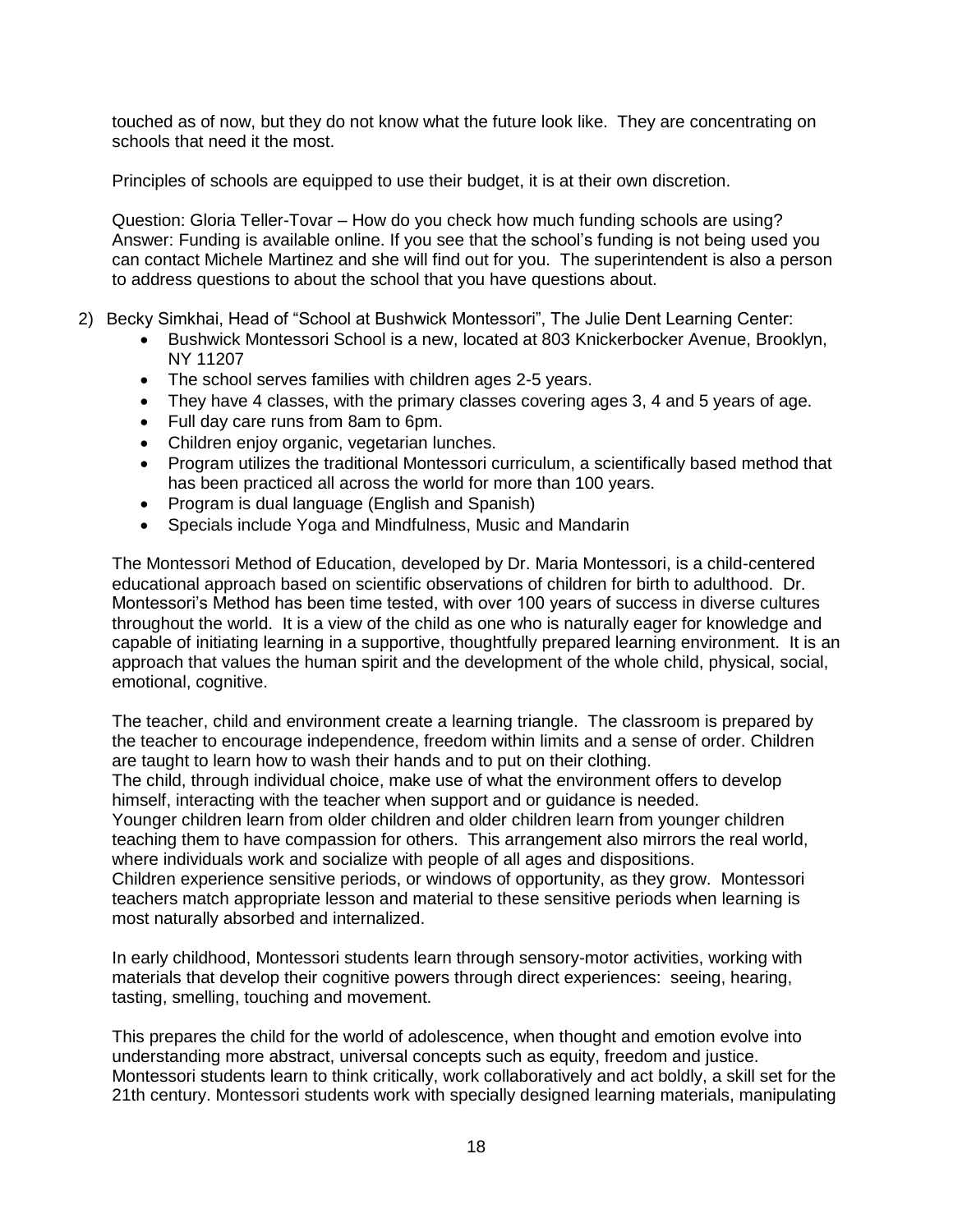and investigating until they master the lesson inside. A Montessori teacher can often be hard to spot in the classroom. She may be sitting with a preschooler next to her on a floor mat, arranging colored rectangles from darkest to lightest, or intently observing as a handful of elementary students dissect a leaf.

Question: Gloria Teller-Tovar – how much is tuition? Answer: It depends on whether it is a half-day or a full day. They did not bring the tuition schedule breakdown.

LIFE (Fromit) added that there is a sliding scale and no one is paying full tuition at this point; scholarships are considered. CB4 Chairperson, Julie Dent, elaborated that full tuition is \$21,000 per year however no one is paying full tuition. The family has to show proof of income for them to determine eligibility for financial assistance. Bushwick Montessori is the only Montessori school that accepts vouchers.

Question: Who determines eligibility? Answer: LIFE, they use a third party to determine eligibility for financial aid.

Questions:

Can children with disabilities attend the school?

Answer: Yes, it depends on the circumstances of each child after they are evaluated.

Question: Stacie Johnson – Where do they see the students going afterwards? It ends at age 5. Are they considering expansion?

Answer: Becky Simkhai – They are hoping to keep more 5 year olds and would want to grow to elementary. 5 year olds currently attend "Pre-K for All" programs.

Question: Gloria Teller-Tovar – Some parents receive public assistance. Do they accept vouchers?

Answer: LIFE (Fromit) – Yes, they want to help families. The goal is to include everyone and offer this opportunity.

Stacie Johnson asked a follow up question, do those include ACS vouchers? Chairperson Julie Dent responded ACS and HRA. Stacie Johnson commented that some vouchers cap out. Do they pay the rest?

Gloria Teller-Tovar responded that ACS will cover the cost, if the parent is working. They have eligibility criteria.

Question: Sharline Moore – How many students? Answer: LIFE – 65 Students

Sharline asked a follow up question. Has the DOE improved since it changed from the BOE? Answer: Virgie Jones, YEC Chairperson – Yes, there are more resources. They are trying to connect families to more resources. SLT teams, different schools performance, some funds. Parents have a lot to do with it. The main thing is to get the parents involved in PTA meetings. Some schools have both AM/PM meetings. Overall it is headed in a better direction.

Michele from the DOE added that they have a more traditional structure and accountability. The Chancellor is over Deputy Chancellors, who are over the Superintendents.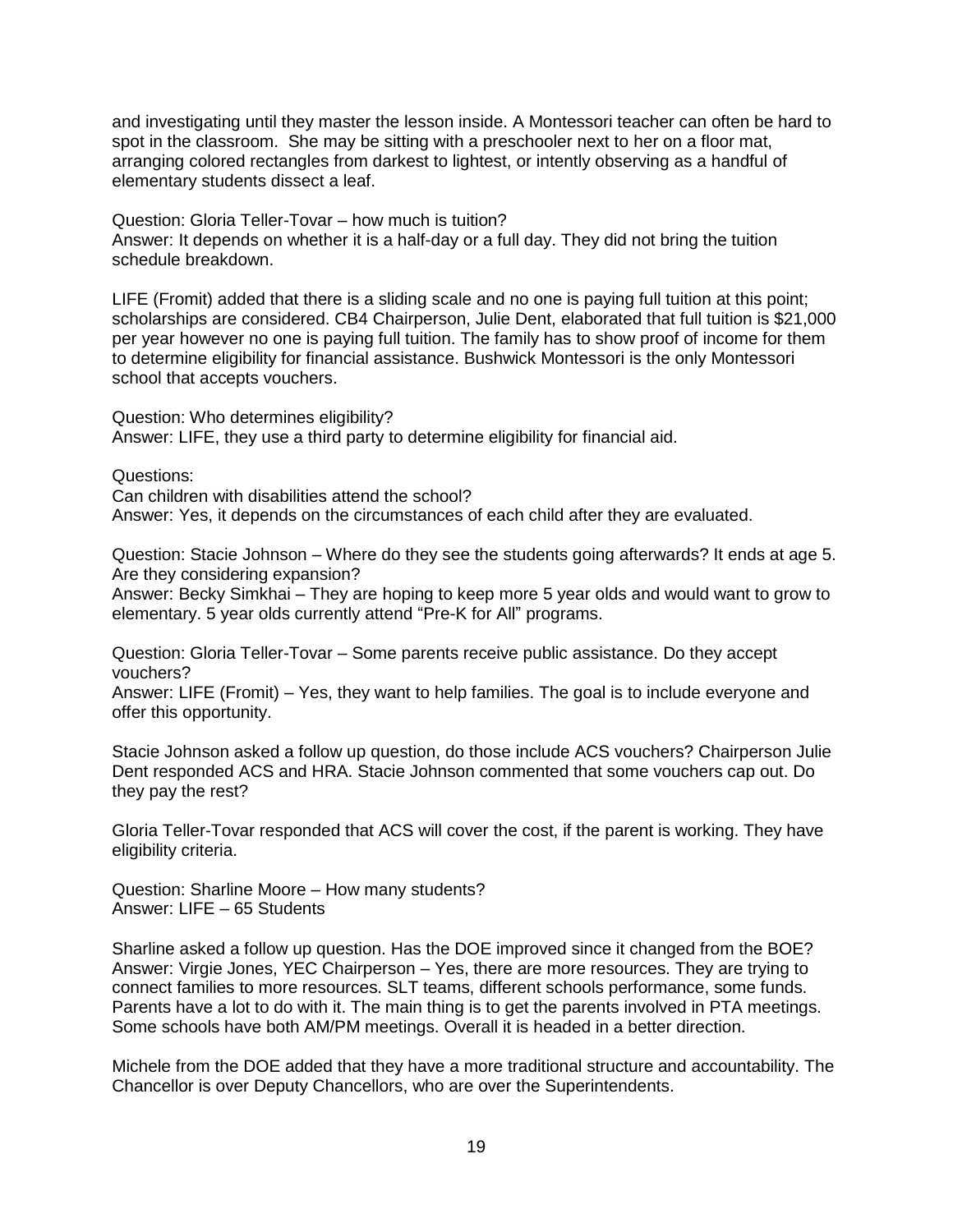The school is located a 803 Knickerbocker Avenue, Brooklyn, NY 11207 [www.bushwickmontessori.org](http://www.bushwickmontessori.org/)

Committee Recommendations

It was recommended that the Bushwick Montessori at the Julie Dent Learning Center come before the full board meeting in January 2018.

The YEC Committee usually meets on the second Tuesday of the month and Ms. Jones asked if members would be interested in joining her committee. They are trying to have a closer relationship with the CEC. The CEC meetings are held the third Thursday of the month at 6PM.

The Association of Black Educators of New York: Topic: African American Mathematicians, Scientists and Inventors Students in Grades 6, 7, 8, 9 and 10 should write 500 words or more. Students in Grades 4 and 5 should write 400 words or more. Students in Grade 2 and 3 should write 300 words or more. Essays will be judge based in the following criteria: Accuracy of content, presentation, originality, neatness, quality of research, adherence to topic, proper use of language conventions, proper use of punctuation and grammar. Deadline: All entries must be postmarked by Friday, January 5, 2018 The event and winners will be announced on Saturday, February 3, 2018 at the Brooklyn Historical Society, 128 Pierrepont Street, Brooklyn NY 11201 If there are questions, contact Dr. Sheilah Bobo at [sheilahbobo@gmail.com,](mailto:sheilahbobo@gmail.com) [sbobo@schools.nyc.gov](mailto:sbobo@schools.nyc.gov) or call her at 917-412-9099 Please mail essay entries to: Dr. Sheilah Bobo ABENY Education Chair 306 Gold Street, #3H, Brooklyn, NY 11201

The District Manager asked for a motion to adjourn the meeting. A motion to adjourn was made by Ms. Virgie Jones and second by Ms. Sharline Moore. Meeting adjourned at 4:03PM

## **Announcements, 7:22PM**

Ms. Barbara Smith, President of the 83<sup>rd</sup> Pct. Council thanked everyone for their donations for the fund raiser. They were able to collect \$3,740 for her fund. She was able to go shopping and she was able to buy 2,400 toys from one place and 300 toys from another place. They gave out 450 toys and with the cash that was left over the  $83<sup>rd</sup>$  Pct. has adopted a family. For the holidays they will give the family toys, a tree and groceries. They also gave out 101 turkeys during the Thanksgiving Holiday season.

Boris Santos, Representing Council Member Antonio Reynoso: Yesterday something historical happened, the "Right to Know Act" was passed. Two bills was passed. 1) Requires officers to get consent from the person that they want to stop and search. The Councilmember worked on this bill for 4 years and he believes that the passing of this bill will lead to better relationship with the police. Men and women of color or anyone who is being searched can now deny that search.

The councilmen's wife just gave birth to their son.

Cirilo Nunez: Thanked Barbara Smith for her efforts with the 83<sup>rd</sup> Pct. He was very impressed and touched by the outcome. "You are not a talker, you walk it", stated Mr. Nunez.